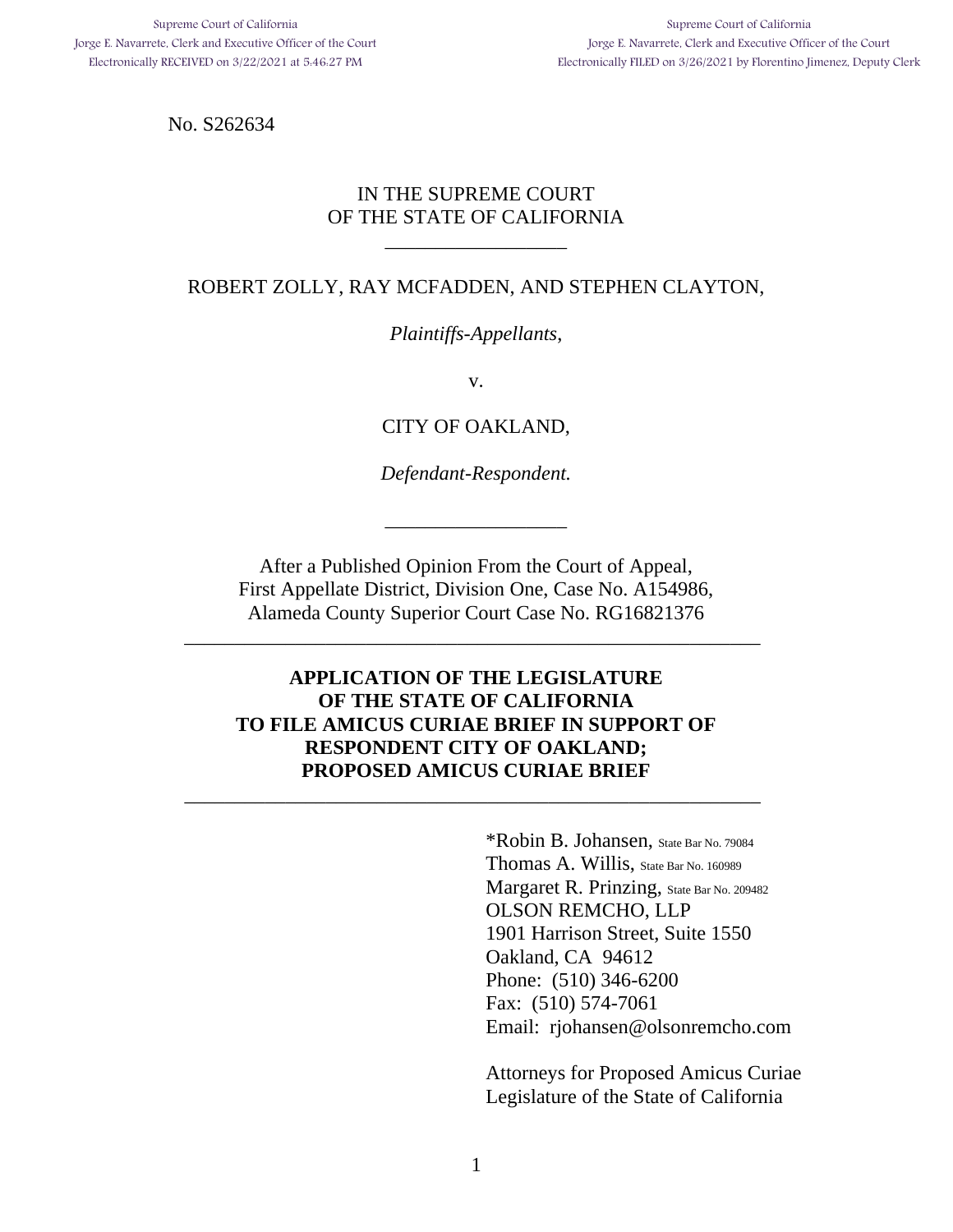# **TABLE OF CONTENTS**

|                |                 | REASONS WHY THE REQUEST SHOULD BE GRANTED  6                                                            |  |  |  |
|----------------|-----------------|---------------------------------------------------------------------------------------------------------|--|--|--|
|                |                 |                                                                                                         |  |  |  |
|                |                 |                                                                                                         |  |  |  |
|                |                 |                                                                                                         |  |  |  |
| $\mathbf{I}$ . |                 | PLAINTIFFS' ARGUMENTS CONTRADICT<br>THE PLAIN LANGUAGE OF PROPOSITION 26  11                            |  |  |  |
|                | $\mathsf{A}$ .  | Neither Set Of Plaintiffs Has Been Able To Settle<br>On A Workable Interpretation Of Proposition 26  13 |  |  |  |
|                | <b>B.</b>       | The Court Of Appeal Failed To Adhere To<br>The Plain Meaning Of Proposition 26's Text  15               |  |  |  |
|                | $\mathcal{C}$ . | Plaintiffs' New Construction Is Equally Flawed  19                                                      |  |  |  |
|                | D.              |                                                                                                         |  |  |  |
| $\Pi$ .        |                 | PLAINTIFFS' INTERPRETATION OF PROPOSITION 26<br>WOULD HAVE CONSEQUENCES THE VOTERS NEVER                |  |  |  |
|                |                 |                                                                                                         |  |  |  |
|                |                 |                                                                                                         |  |  |  |

## **Page**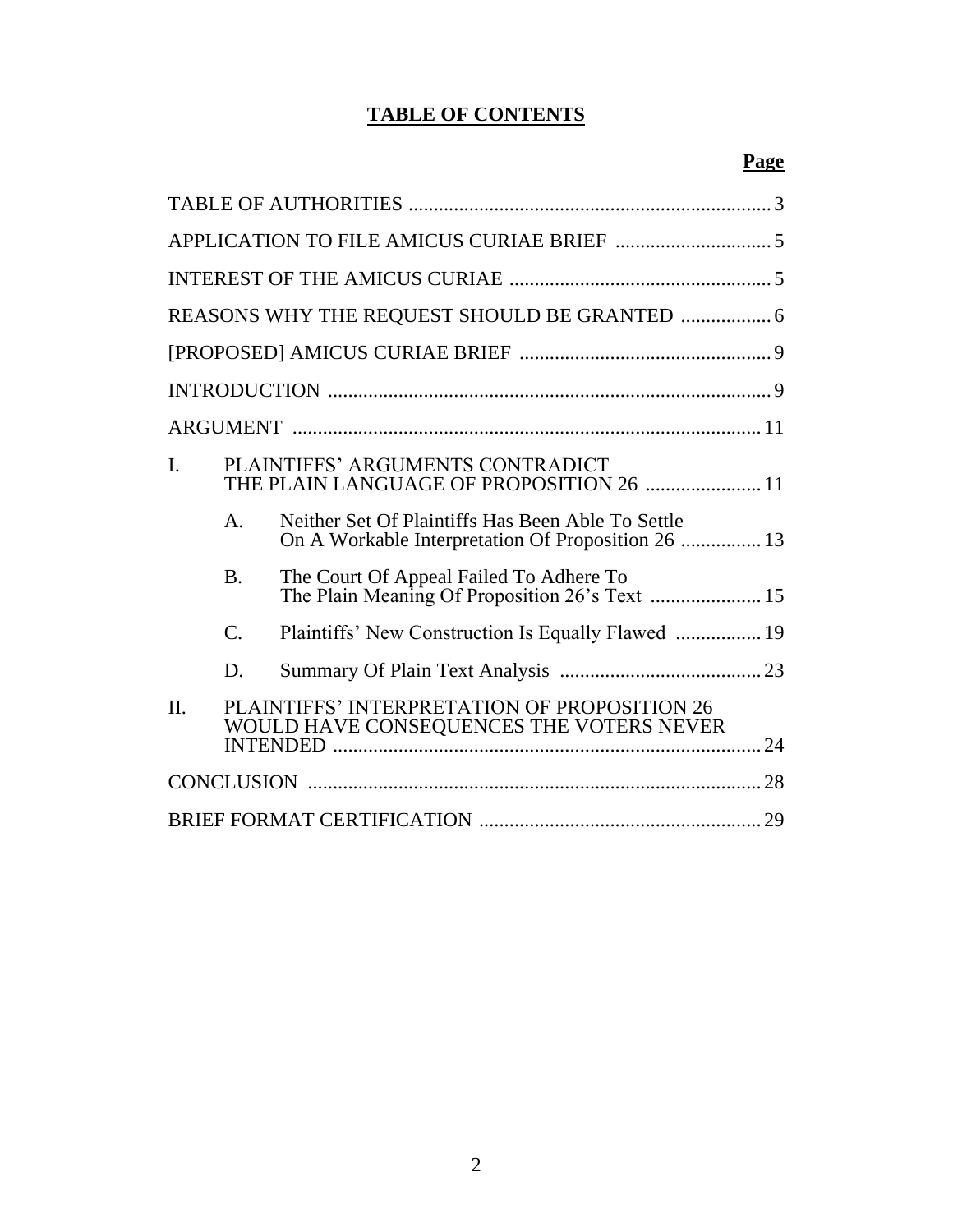# **TABLE OF AUTHORITIES**

## **Page(s)**

# **CASES:**

| $(2007)$ 40 Cal.4th 1313                                                                            |
|-----------------------------------------------------------------------------------------------------|
| California Building Industry Association v. State Water Resources<br>(2018) 4 Cal.5th 1032          |
| California Farm Bureau Federation v. State Water Resources<br>(2011) 51 Cal.4th 421                 |
| $(2018)$ 6 Cal.5th 1                                                                                |
| $(1999)$ 21 Cal.4th 109                                                                             |
| Howard Jarvis Taxpayers Association v. Bay Area Toll Authority  15, 16<br>(2020) 51 Cal.App.5th 435 |
| (2017) 3 Cal.5th 248                                                                                |
| $(2010)$ 48 Cal.4th 104                                                                             |
| $(2011)$ 51 Cal.4th 524                                                                             |
| Professional Engineers in California Government v. Kempton                                          |
| $(2018)$ 24 Cal. App. 5th 730                                                                       |
| (1962) 203 Cal.App.2d 793                                                                           |
| $(2020)$ 47 Cal. App. 5th 73                                                                        |
|                                                                                                     |

# **CALIFORNIA CONSTITUTION:**

## Article II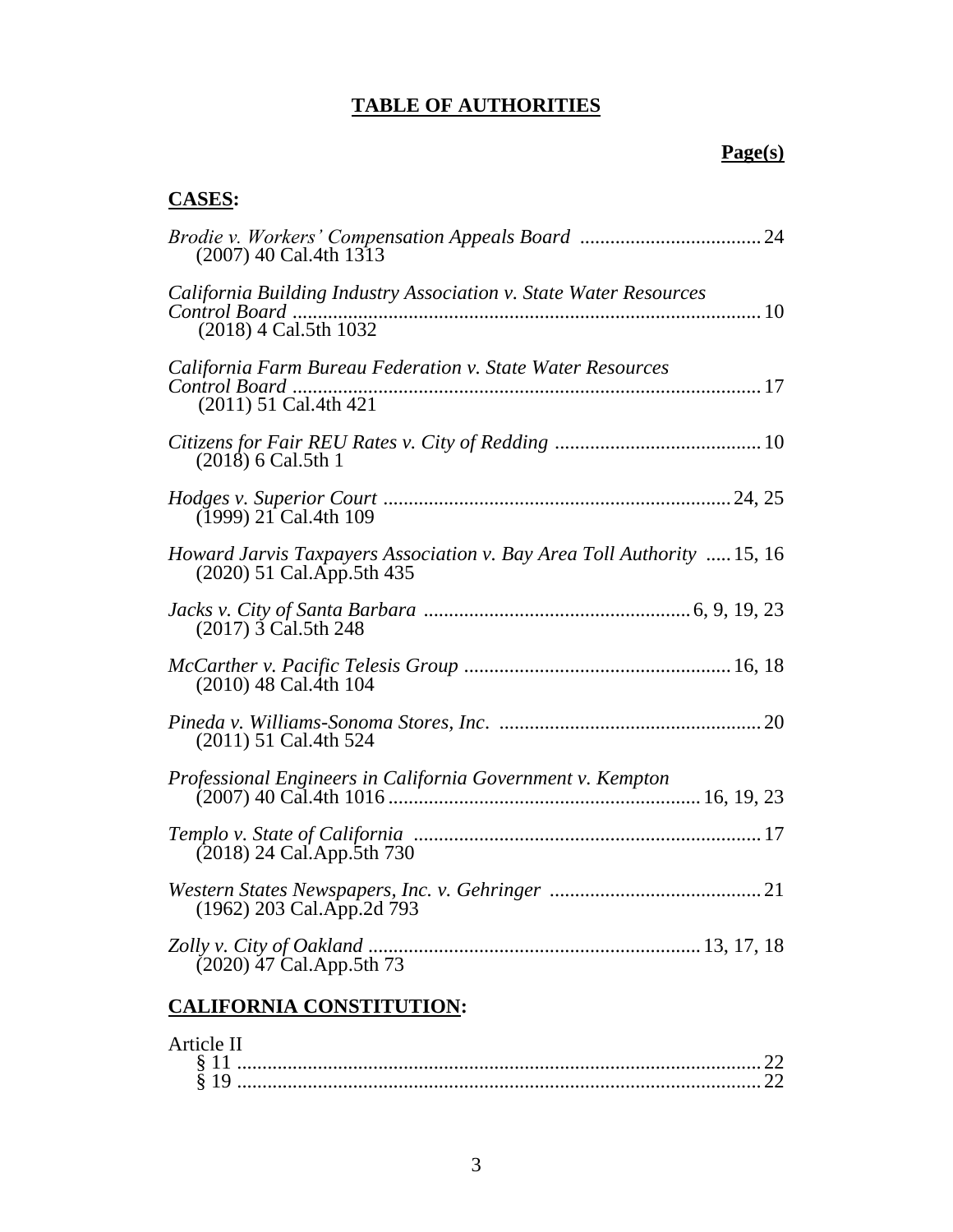# **TABLE OF AUTHORITIES: (Continued) Page(s)**

| Article XIII A |  |
|----------------|--|
| Article XIII C |  |
|                |  |

# **CALIFORNIA STATUTES:**

| Government Code |  |
|-----------------|--|
|                 |  |

# **MISCELLANEOUS:**

| Ballot Pamphlet, Gen. Elec. (Nov. 2, 2010) rebuttal to argument |  |
|-----------------------------------------------------------------|--|
| Ballot Pamphlet, Gen. Elec. (Nov. 2, 2010) argument in favor of |  |
|                                                                 |  |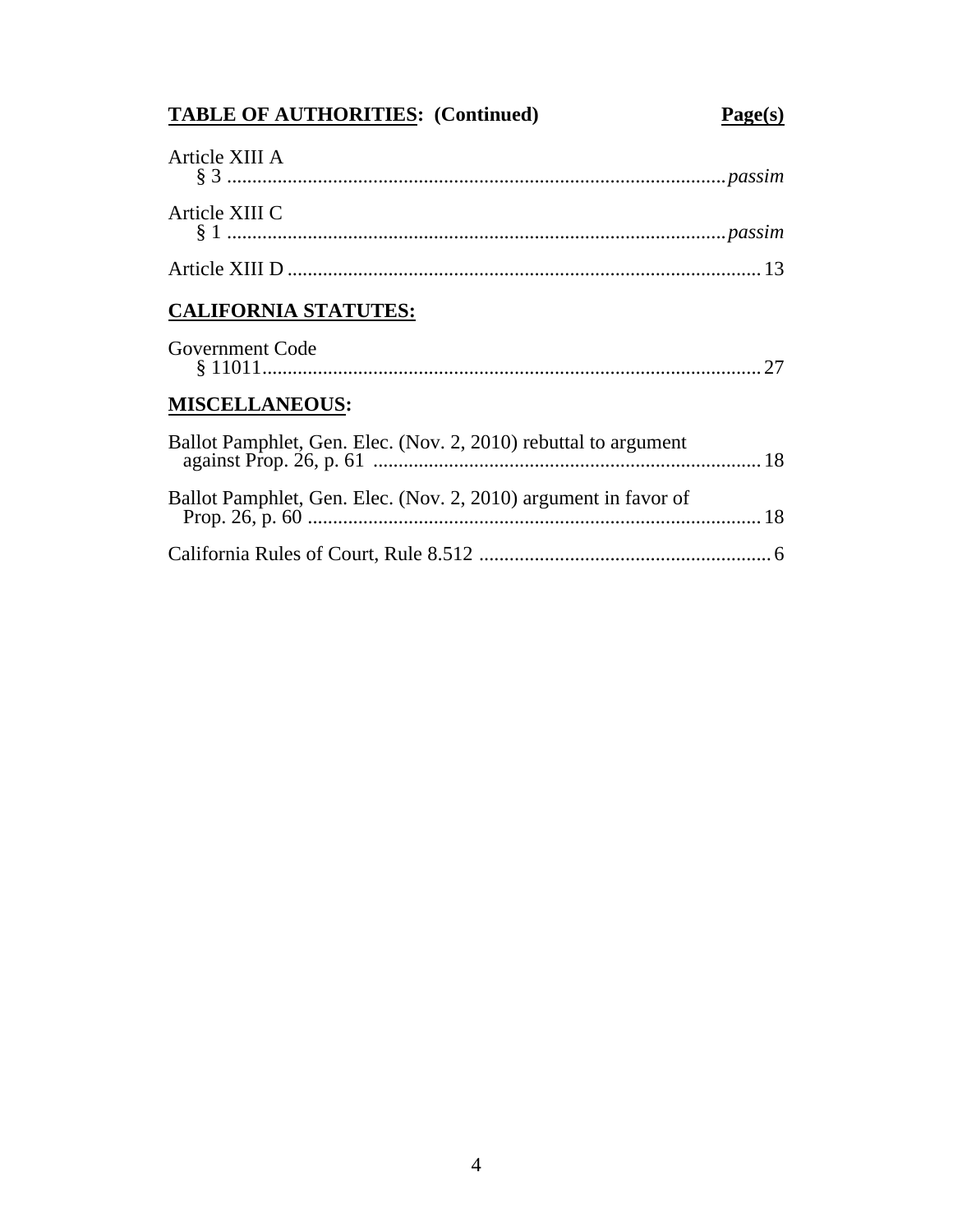#### **APPLICATION TO FILE AMICUS CURIAE BRIEF**

Pursuant to the California Rules of Court, Rule 8.520(f), the Legislature of the State of California respectfully requests leave to file the attached amicus curiae brief in support of defendant City of Oakland in the above-captioned case: *Zolly v. City of Oakland* ("*Zolly*").

## **INTEREST OF THE AMICUS CURIAE**

The Legislature of the State of California is a defendant in a related case currently pending in this Court: *Howard Jarvis Taxpayers Association v. Bay Area Toll Authority*, No. S263835 ( "*HJTA v. BATA*" or "*BATA*").<sup>1</sup>

The *BATA* case involves a challenge to increases in the bridge tolls for nine Bay Area bridges enacted by the Legislature in 2017 and approved by voters in 2018. The plaintiffs argued that the bridge toll increases were taxes subject to a two-thirds vote in both houses of the Legislature because they constituted a tax under section 3 of article XIII A of the California Constitution. Both the trial court and the Court of Appeal agreed with the Legislature and its co-defendant, the Bay Area Toll Authority, that the bridge tolls fall within an exception to article XIII A's definition of a tax for a "charge imposed for entrance to or use of state property." (Cal. Const., art. XIII A, § 3, subd. (b), par. (4).) However, shortly before the Court of Appeal argument in *BATA*, the Court of Appeal in this case reached a different conclusion about nearly identical language in article XIII C, section 1(e)(4) regarding a charge for entrance to or use of

<sup>1</sup> On appeal, the *HJTA v. BATA* case was consolidated with the appeal in *Whitney v. Metropolitan Transportation Commission*, which challenged the bridge tolls on similar grounds. We will refer to the consolidated cases as "*BATA*."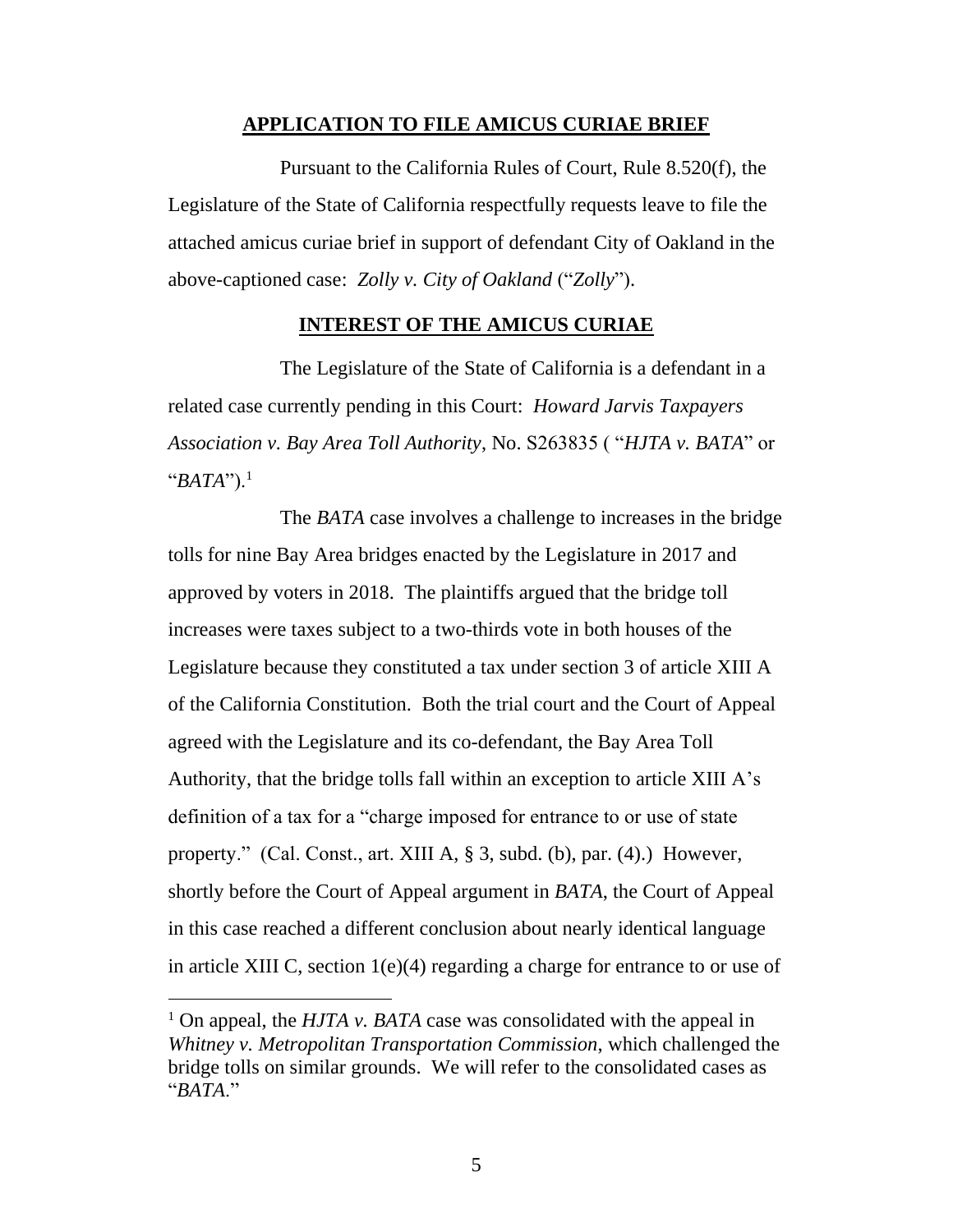local government property. After this Court granted review in *Zolly*, it also granted HJTA's petition for review in *HJTA v. BATA* and deferred further action "pending consideration and disposition of a related issue in *Zolly v. City of Oakland*, S262634," citing Rule 8.512(d)(2) of the California Rules of Court.

Although the challenge in *Zolly* is based on article XIII C, not article XIII A, of the California Constitution, the language of the provision at issue in each case is virtually the same. And although *Zolly* raises other issues specific to the facts in that case, if the Court were to interpret article XIII C's language regarding entrance to or use of local property, that interpretation could affect the interpretation of the same language in article XIII A. For that reason, the Legislature has a strong interest in the outcome of this case and its effect not only on the bridge tolls at issue in *HJTA v. BATA*, but on its ability to manage state property in general.

#### **REASONS WHY THE REQUEST SHOULD BE GRANTED**

Because of the way Proposition 26 was written, it is important for the Court to understand how the outcome in *Zolly* could affect the many other types of fees that fall within the measure's exception for charges involving government property. *Zolly* arose in the unique context of local franchise fees, a subject that has long been heavily regulated in California. (See *Jacks v. City of Santa Barbara* (2017) 3 Cal.5th 248, 263-266.) Unlike a bridge toll or a fee for entrance to a state park, a franchise fee is not necessarily limited to the right to use *real property*. A franchise fee also includes consideration for the privilege of being, for example, the sole provider of waste and recycling services for Oakland residents. This right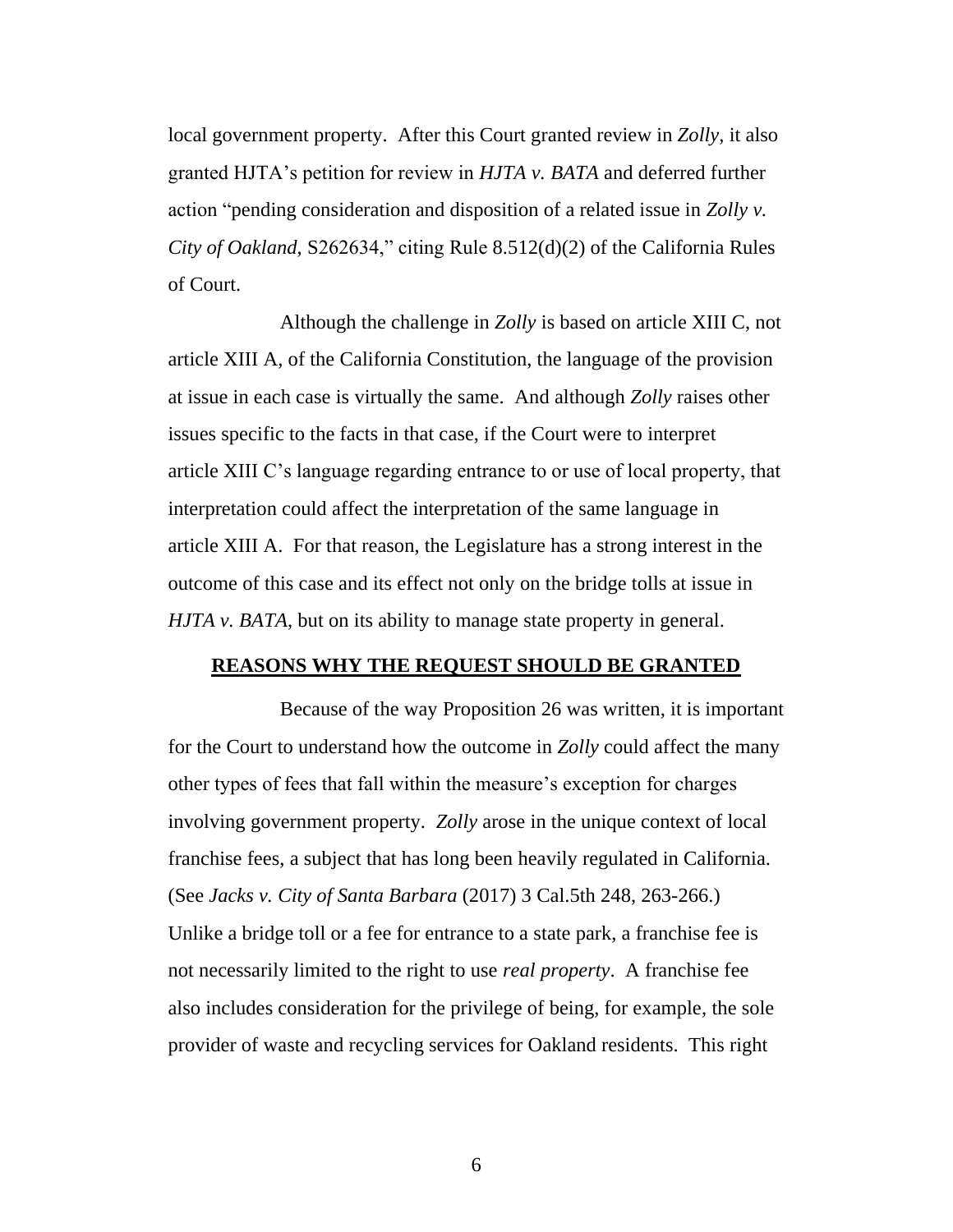is an intangible asset that both the parties and the lower courts have assumed constitutes purchase or use of local government property. 2

As the accompanying amicus brief will show, however, any interpretation of Proposition 26 in the context of a franchise fee will necessarily affect the measure's application to other types of fees for entrance to, use of, or sale or lease of public property. That is because the drafters of Proposition 26 included fees for the sale or lease of government property in the same sentence as entrance and use fees. That choice has caused enormous difficulty for the plaintiffs in this case and in *BATA* as they try to argue that a fee is excessive in one context but not in the other. It will be important, therefore, for the Court to understand the degree to which the plaintiffs in each case have struggled to find a coherent theory that allows them to prevail without leading to absurd results when applied in other contexts involving public property.

It will also be important for the Court to understand the impact of its ruling on the wide variety of property fees set by state and local governments. The accompanying brief will provide that perspective by describing the scope of the State's real property holdings and transactions and why the voters did not intend to impose a reasonable cost requirement on fees for use or sale of government property.

No party or counsel for a party has authored any part of this brief, nor has any person or entity made a monetary contribution intended to fund the preparation or submission of the brief.

<sup>2</sup> Respondent City of Oakland's Opening Brief on the Merits ("OB") at 15, quoting ordinance granting franchise.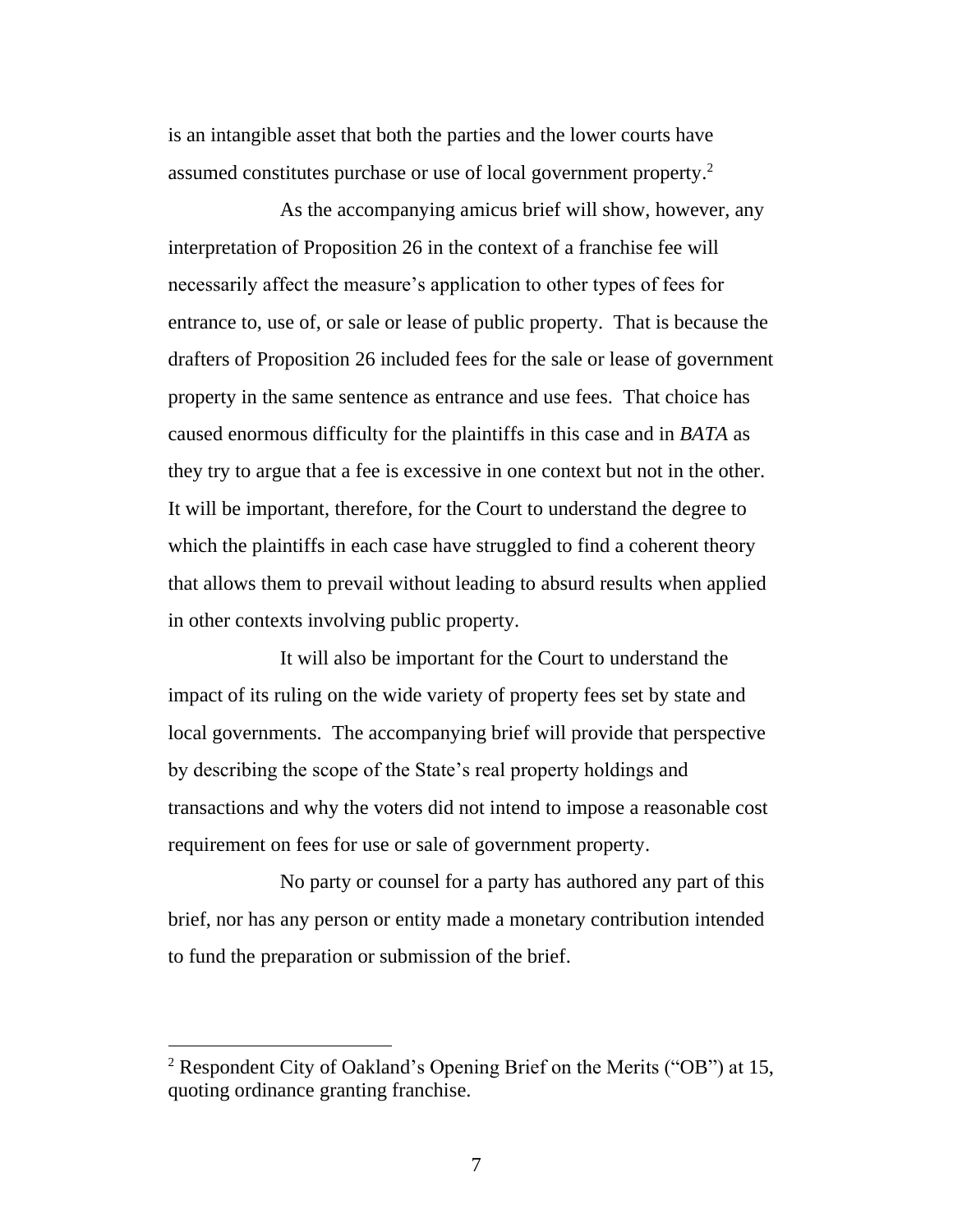Dated: March 22, 2021 Respectfully submitted,

## OLSON REMCHO, LLP

By: <u>/S/ Robin B. Johansen</u> Attorneys for Proposed Amicus Curiae Legislature of the State of California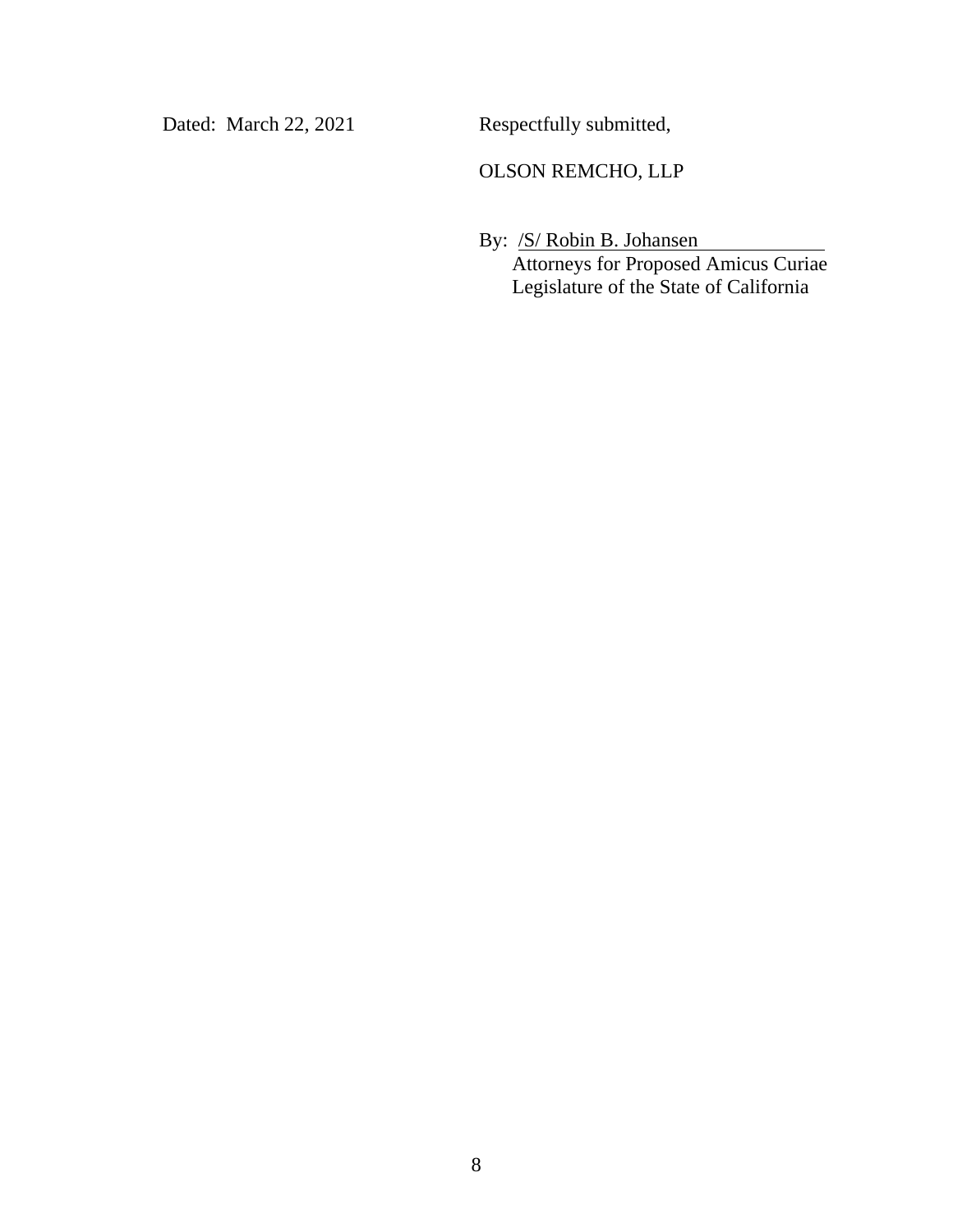# **[PROPOSED] AMICUS CURIAE BRIEF**

#### **INTRODUCTION**

The *Zolly* plaintiffs argue that in order to qualify as a fee rather than a tax, a franchise fee must reflect the "reasonable value" of the franchise. For this point, they rely almost exclusively on this Court's opinion in *Jacks v. City of Santa Barbara* (2017) 3 Cal.5th 248 ("*Jacks*"), arguing that although *Jacks* dealt with a charge enacted prior to Proposition 26, the Court's reasoning in *Jacks* applies because Proposition 26 was meant to close loopholes in preexisting law.

Unfortunately for plaintiffs' theory, the language in Proposition 26 on which they rely covers far more than the franchise fee at issue here, and any construction of that language to cover franchise fees will necessarily have to cover much more. That is because, in a single sentence, Proposition 26 provides an exception from the definition of a tax for a "charge imposed for entrance to or use of local government property, or the purchase, rental, or lease of local government property." (Cal. Const., art. XIII C,  $\S$  1, subd. (e), par. (4).) Thus, Proposition 26 reaches beyond the limited context of the pass-through surcharge at issue in *Jacks* to include not only things like park entrance fees, but the purchase price or rent for lease of government property.

The *Zolly* plaintiffs' insistence on a reasonable value test is not only unworkable in these other contexts, but it delivers absurd results that the voters could not possibly have had in mind. No one can seriously argue that the voters would have wanted their city to have to justify why it accepted the highest bid for a piece of prime real estate. Yet that is the only way to apply plaintiffs' interpretation of article XIII C to the plain text of Proposition 26.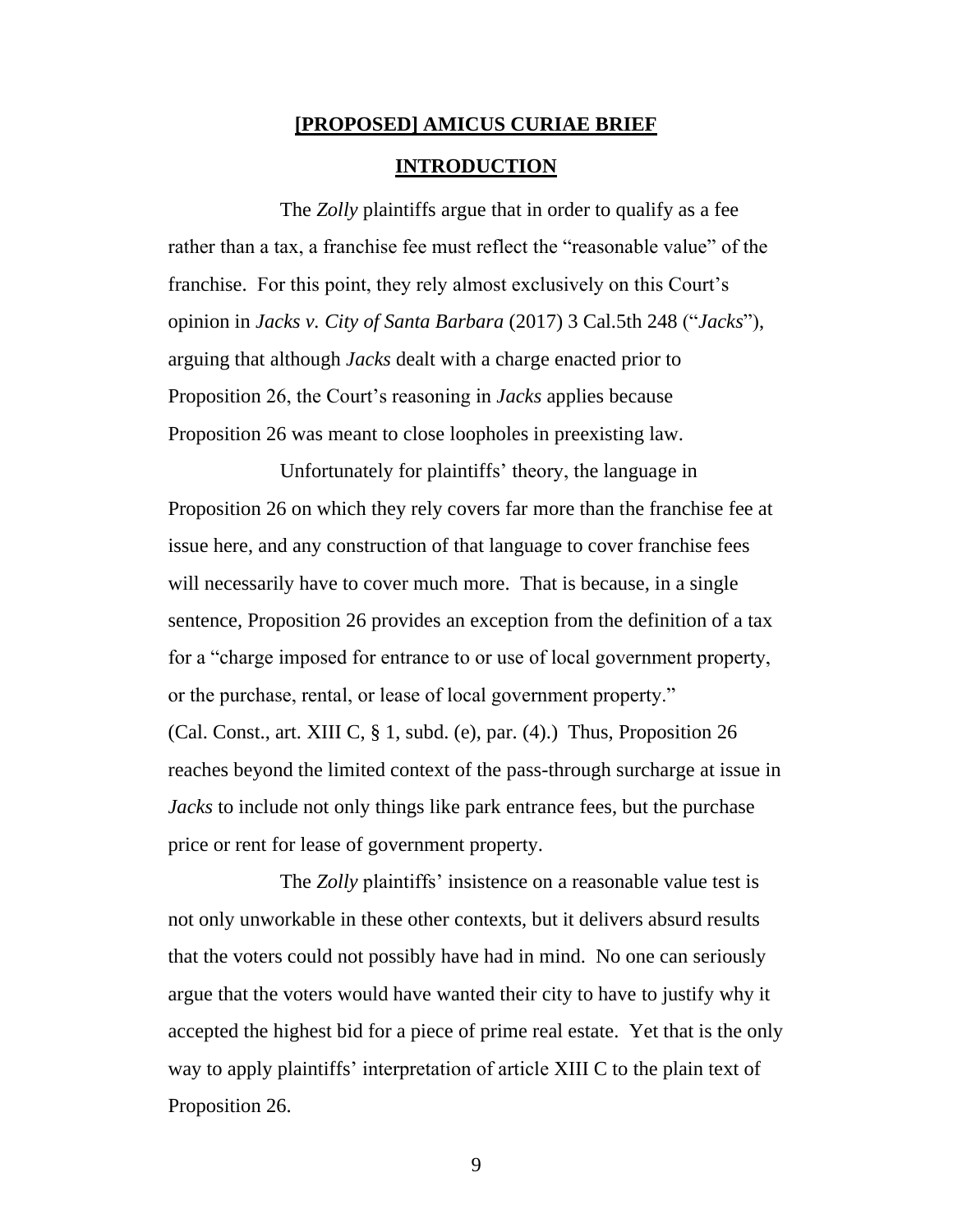Proposition 26 marked a distinct change in California tax law. What the *Zolly* plaintiffs and groups like the Howard Jarvis Taxpayers Association miss is that Proposition 26 was meant to do more than close loopholes in Proposition 13 and Proposition 218. It was also meant to define, once and for all, the difference between a fee and a tax. (*Citizens for Fair REU Rates v. City of Redding* (2018) 6 Cal.5th 1, 11.) By decreeing that an increase in any government charge is a tax unless it falls within one of five exceptions at the state level or seven exceptions at the local level, Proposition 26 attempted to resolve the endless legal battles over the difference between a fee and a tax. (See *Cal. Bldg. Industry Assn. v. State Water Resources Control Bd.* (2018) 4 Cal.5th 1032, 1045 [referring to the courts' "recurring chore" of determining whether a levy was a fee or a tax].)

The drafting choices made by the proponents of Proposition 26 may leave anti-tax advocates unhappy, but plaintiffs must take the language of the Constitution as they find it. Struggle as they might, they cannot come up with a rationale that will allow insertion of a "reasonable cost" or "reasonable value" measure into the government property exceptions of Proposition 26. As demonstrated below, the plaintiffs in *Zolly* and *BATA* have tried numerous approaches and never been able to settle on one. That is because none of their approaches can be made consistent with the plain language of the government property exception, which, unlike the previous exceptions, contains no reasonable cost or reasonable value requirement at all.

The brief that follows demonstrates why the many different attempts made by the *Zolly* and *BATA* plaintiffs to revise the plain language of Proposition 26 must fail as a matter of law. It also illustrates the sheer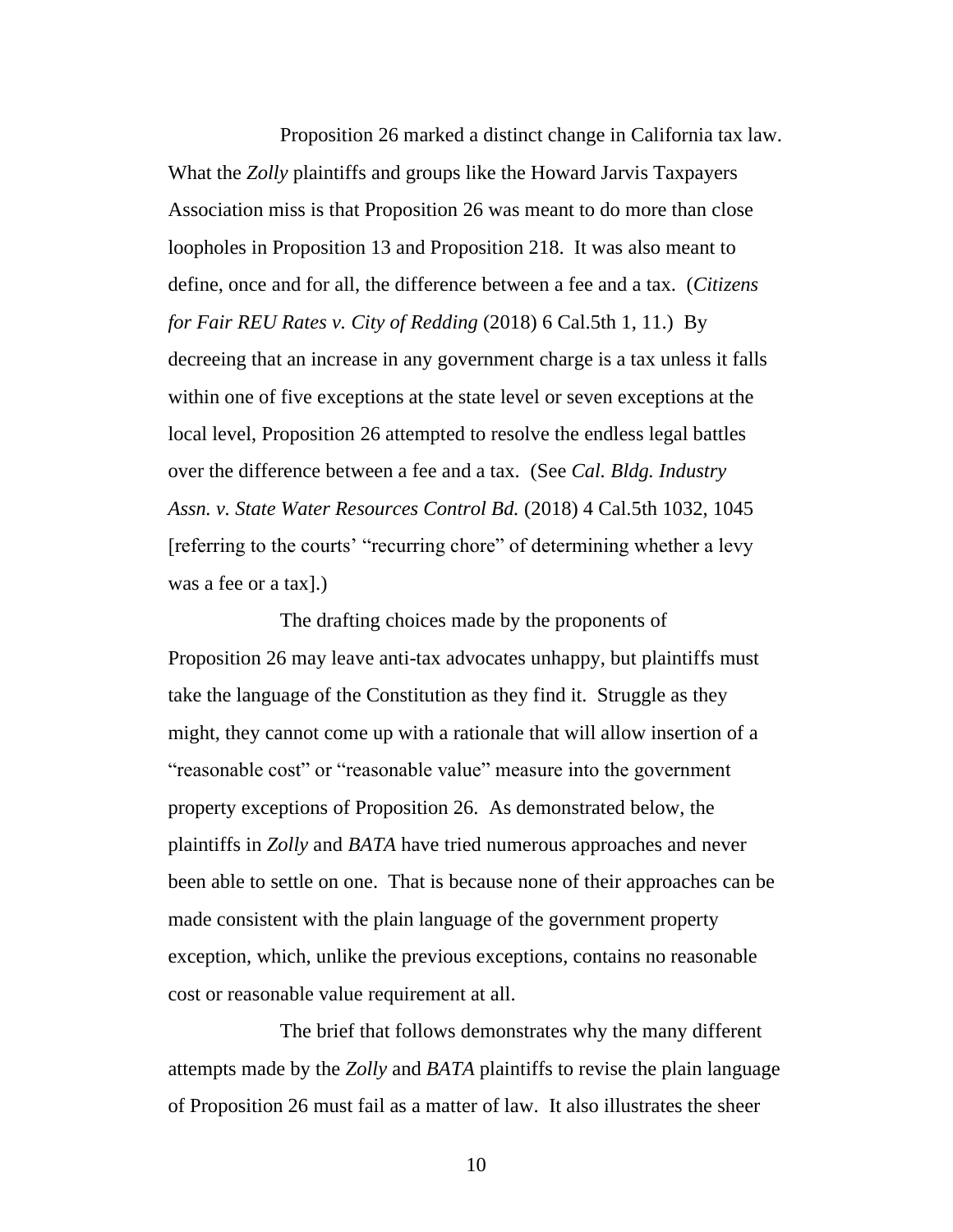scope of the types of public property to which plaintiffs' theories would apply and the problems that would be posed by application of plaintiffs' theories to the sale or use of such property. In light of all this, it cannot seriously be argued that the voters would have approved Proposition 26 if they thought it would result in the interpretations plaintiffs urge upon the Court in this case and in *BATA.*

#### **ARGUMENT**

#### **I.**

## **PLAINTIFFS' ARGUMENTS CONTRADICT THE PLAIN LANGUAGE OF PROPOSITION 26**

In 2010, Proposition 26 added the following language to

section 1 of article XIII C of the California Constitution:

(e) As used in this article, "tax" means any levy, charge, or exaction of any kind imposed by a local government, except the following:

(1) A charge imposed for a specific benefit conferred or privilege granted directly to the payor that is not provided to those not charged, and which does not exceed the reasonable costs to the local government of conferring the benefit or granting the privilege.

(2) A charge imposed for a specific government service or product provided directly to the payor that is not provided to those not charged, and which does not exceed the reasonable costs to the local government of providing the service or product.

(3) A charge imposed for the reasonable regulatory costs to a local government for issuing licenses and permits, performing investigations, inspections, and audits,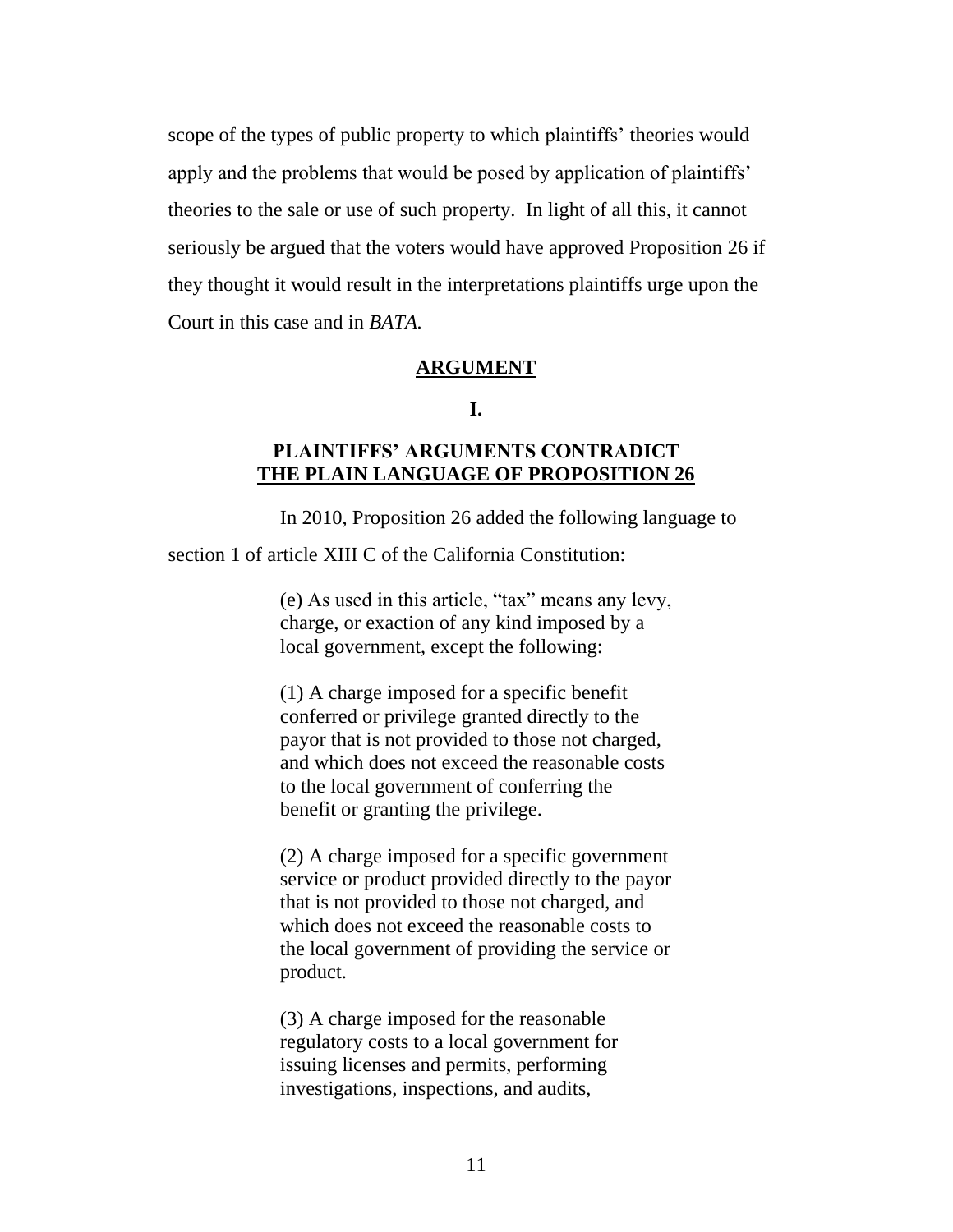enforcing agricultural marketing orders, and the administrative enforcement and adjudication thereof.

(4) A charge imposed for entrance to or use of local government property, or the purchase, rental, or lease of local government property.

(5) A fine, penalty, or other monetary charge imposed by the judicial branch of government or a local government, as a result of a violation of law.

(6) A charge imposed as a condition of property development.

(7) Assessments and property-related fees imposed in accordance with the provisions of Article XIII D.

The local government bears the burden of proving by a preponderance of the evidence that a levy, charge, or other exaction is not a tax, that the amount is no more than necessary to cover the reasonable costs of the governmental activity, and that the manner in which those costs are allocated to a payor bear a fair or reasonable relationship to the payor's burdens on, or benefits received from, the governmental activity.

The measure added nearly identical language to

article XIII A, which covers state taxes. For purposes at issue here and in the *BATA* case, section (3)(b)(4) of article XIII A contains an express exception from the definition of a tax for "[a] charge imposed for entrance to or use of state property, or the purchase, rental, or lease of state property . . . ."

These exceptions are straightforward and unambiguous. The fourth exception covers everything from entrance fees to state or local parks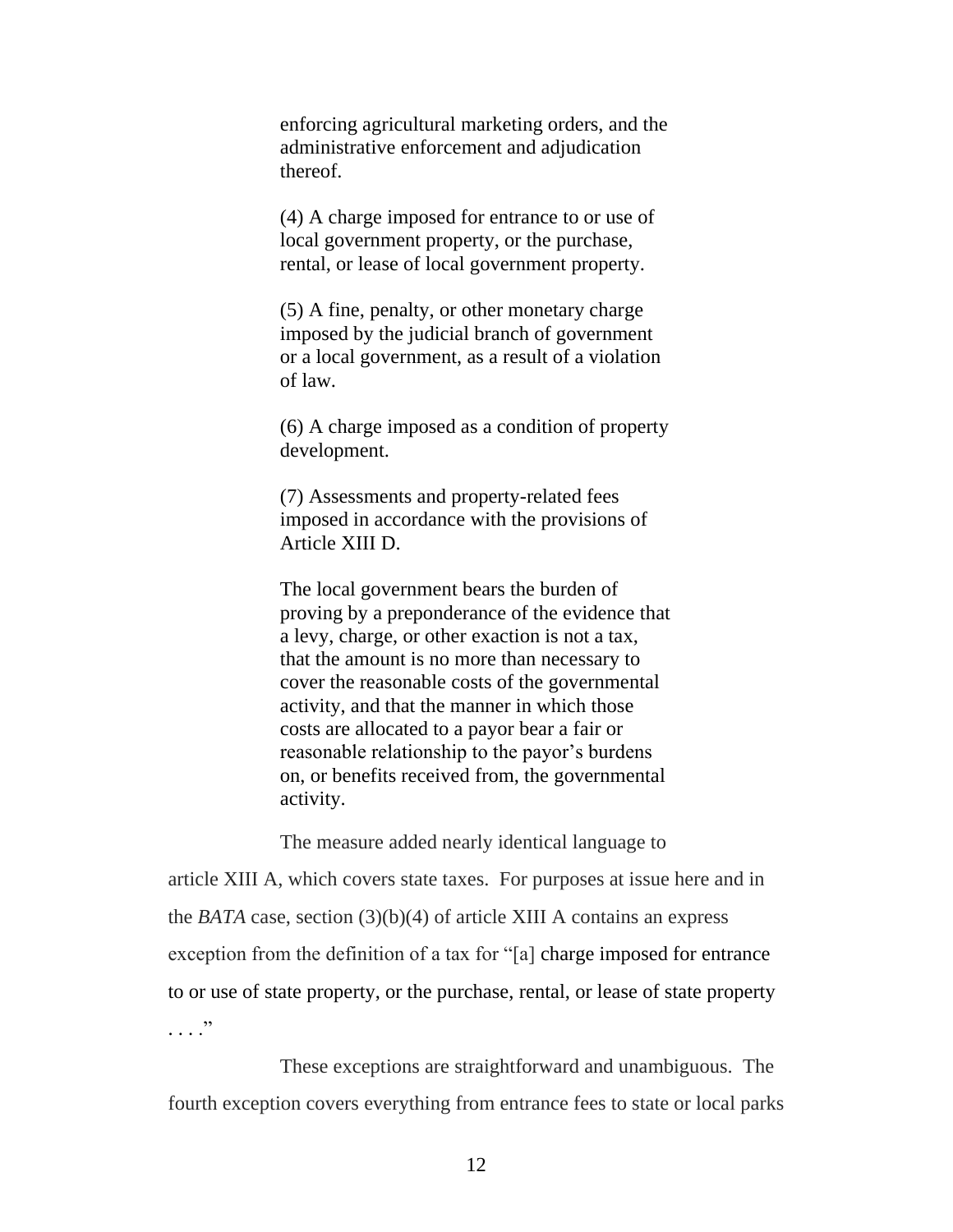to charges for the use, purchase, or lease of government property. None of the parties either in this case or in *BATA* has questioned whether the exceptions apply to franchise fees or bridge tolls.<sup>3</sup> Instead, they have focused their arguments on the meaning of those exceptions and the burden of proof requirements in the last paragraph of the measure. Plaintiffs' approaches to that task in both cases can best be described as shapeshifting.

## **A. Neither Set Of Plaintiffs Has Been Able To Settle On A Workable Interpretation Of Proposition 26**

As is clear from the record in this case, the *Zolly* plaintiffs have leapt from one position to the next in their challenge to Oakland's franchise fee. Their original complaint did not even allege violations of Proposition 26 but focused on alleged violations of article XIII D. (*Zolly v. City of Oakland* (2020) 47 Cal.App.5th 73, 79-80 ["*Zolly*"]; Request for Jud. Notice of the Legislature of the State of Cal. ["RJN"], Exh. A at 40- 51.) Plaintiffs opposed the City of Oakland's demurrer on the ground that the City had violated Proposition 218, not Proposition 26. (RJN, Exh. B at 3, 6.)

It was not until their opening brief in the Court of Appeal that the *Zolly* plaintiffs also began to argue that the franchise fee could not survive what they described as Proposition 26's "reasonable-relationship test" – the language found in both articles XIII A and XIII C that the *BATA* parties describe as the reasonable cost requirement. (RJN, Exh. C at 7.) After the Court of Appeal adopted the *Zolly* plaintiffs' construction of

<sup>3</sup> The *BATA* plaintiffs initially argued that the bridge tolls at issue in that case were imposed by a local government, not the State, but they have since abandoned that argument. (RJN, Exh. K at 10, fn. 1.)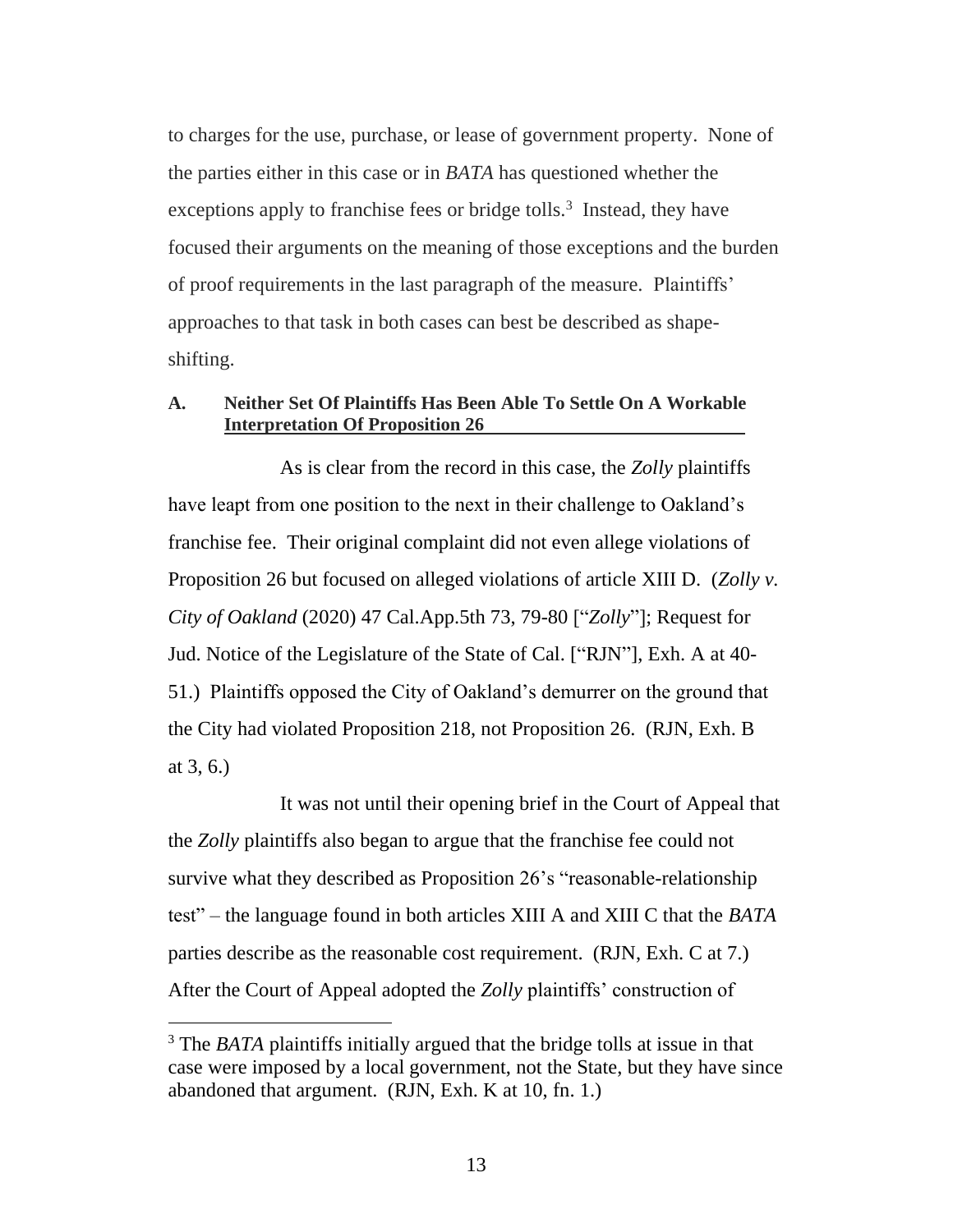article XIII C, plaintiffs initially defended the court's decision in their Answer to the City of Oakland's Petition for Review. (*Id.*, Exh. D at 3.) But once this Court granted review and the *Zolly* plaintiffs had to defend the Court of Appeal's strained construction of article XIII C on the merits, they apparently could not bring themselves to do so. Instead, the *Zolly* plaintiffs now offer a brand-new theory after four and one-half years of litigating based on other theories. The *Zolly* plaintiffs now rely on the use of the phrase "imposed for" in section  $1(e)(4)$  to argue that a franchise fee cannot exceed the reasonable value of the franchise. (*Zolly* Appellants' Answer Brief on the Merits ("AB") at 33-36.)

The *BATA* plaintiffs found it equally difficult to settle on an interpretation of Proposition 26. In their complaint, the *BATA* plaintiffs alleged that the RM3 toll increase was a tax because it did not meet the "reasonable cost" requirement in the burden-shifting provision of article XIII A and so did not fit within section  $3(b)(4)$ 's exception for "[a] charge imposed for entrance to or use of state property . . . ." (RJN, Exh. E at 4.) In opposing defendants' motions for judgment on the pleadings in the trial court, plaintiffs argued that the reasonable cost requirement applied only to the first half of the sentence containing the exception for charges "imposed for entrance to or use of state property," but not the second half for charges for the "purchase, rental, or lease of state property . . . ." (*Id.*, Exh. F at 14.)

After the trial court rejected plaintiffs' arguments, $4$  plaintiffs embraced an altogether new theory on appeal. Declaring that they no longer claimed that the reasonable cost requirement applied to any part of

<sup>4</sup> RJN, Exh. G at 2-3.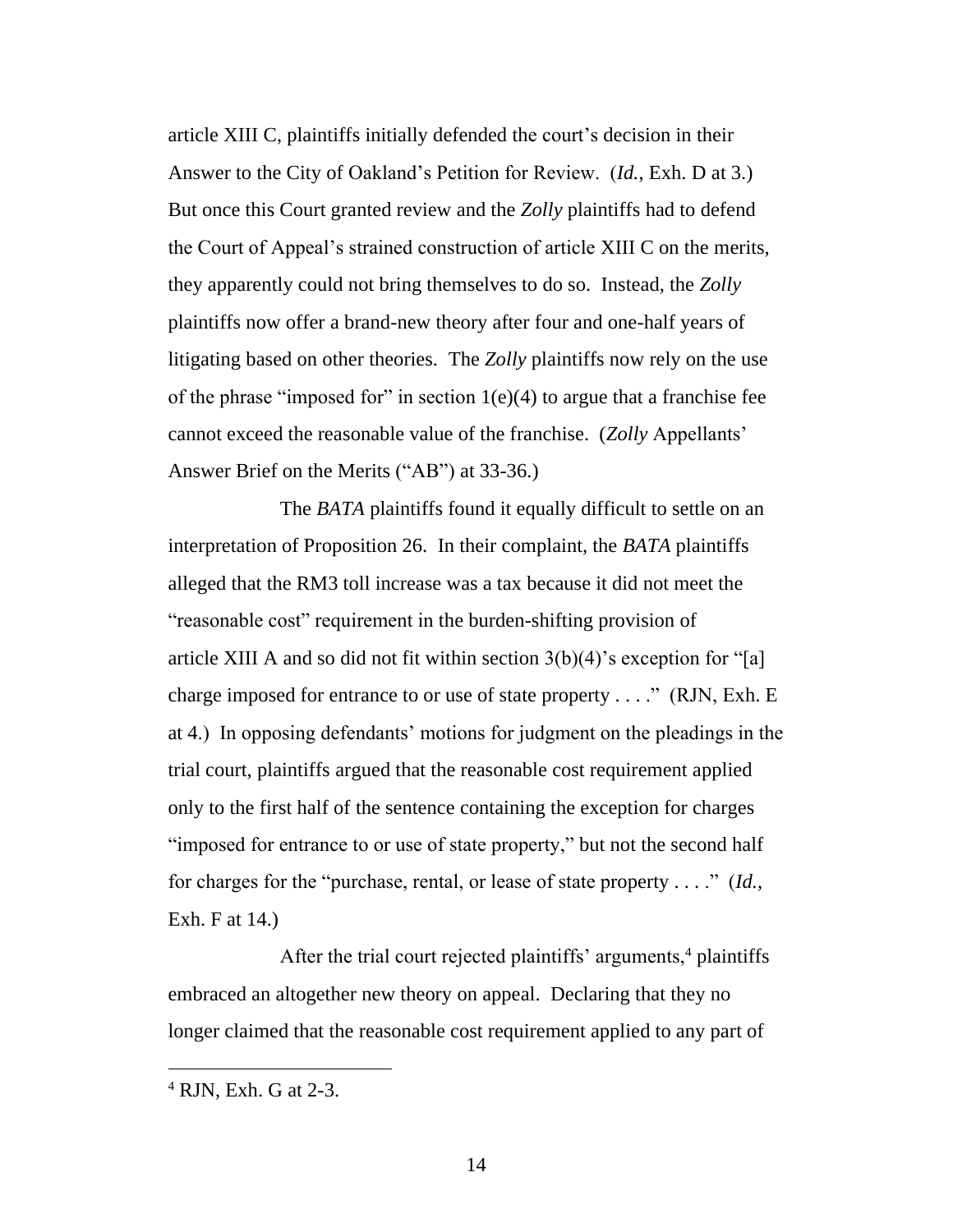the fourth exception, the *BATA* plaintiffs instead argued for the first time, like the *Zolly* plaintiffs here, that the phrase "imposed for" in section 3(b)(4) meant that the Legislature must show that the increased toll is "for" entrance to or use of state property, and not "for" some other purpose. (RJN, Exh. H at 43; *id.*, Exh. I at 26.) After the Court of Appeal rejected both plaintiffs' original and new arguments (*Howard Jarvis Taxpayers Assn. v. Bay Area Toll Authority* (2020) 51 Cal.App.5th 435, 459-461 ["*BATA*"]), plaintiffs reversed themselves again, this time pushing a modified version of their original position. Plaintiffs have now argued in their petition for rehearing before the Court of Appeal and their petition for review in this Court that the reasonable cost requirement should apply to section (b) in its entirety, including to both parts of the section 3(b)(4) exception. (RJN, Exh. J at 10-11; *id.*, Exh. K at 20-21.)

In sum, the plaintiffs in these two cases have cumulatively changed their legal theories *six times* while trying to convince the courts to ignore the plain language in article XIII A, section 3(b)(4) and article XIII C, section 1(e)(4). These constantly shifting arguments reveal the weakness at the heart of both lawsuits. If the *Zolly* and *BATA* plaintiffs cannot even convince themselves of a reason to believe the voters wanted the same limitations on franchise fees and bridge tolls that plaintiffs want, there is no reason to believe that the voters wanted any such thing.

## **B. The Court Of Appeal Failed To Adhere To The Plain Meaning Of Proposition 26's Text**

There is a good reason why the *Zolly* plaintiffs abandoned the Court of Appeal's construction of Proposition 26: It does not come close to adhering to the rules of statutory construction.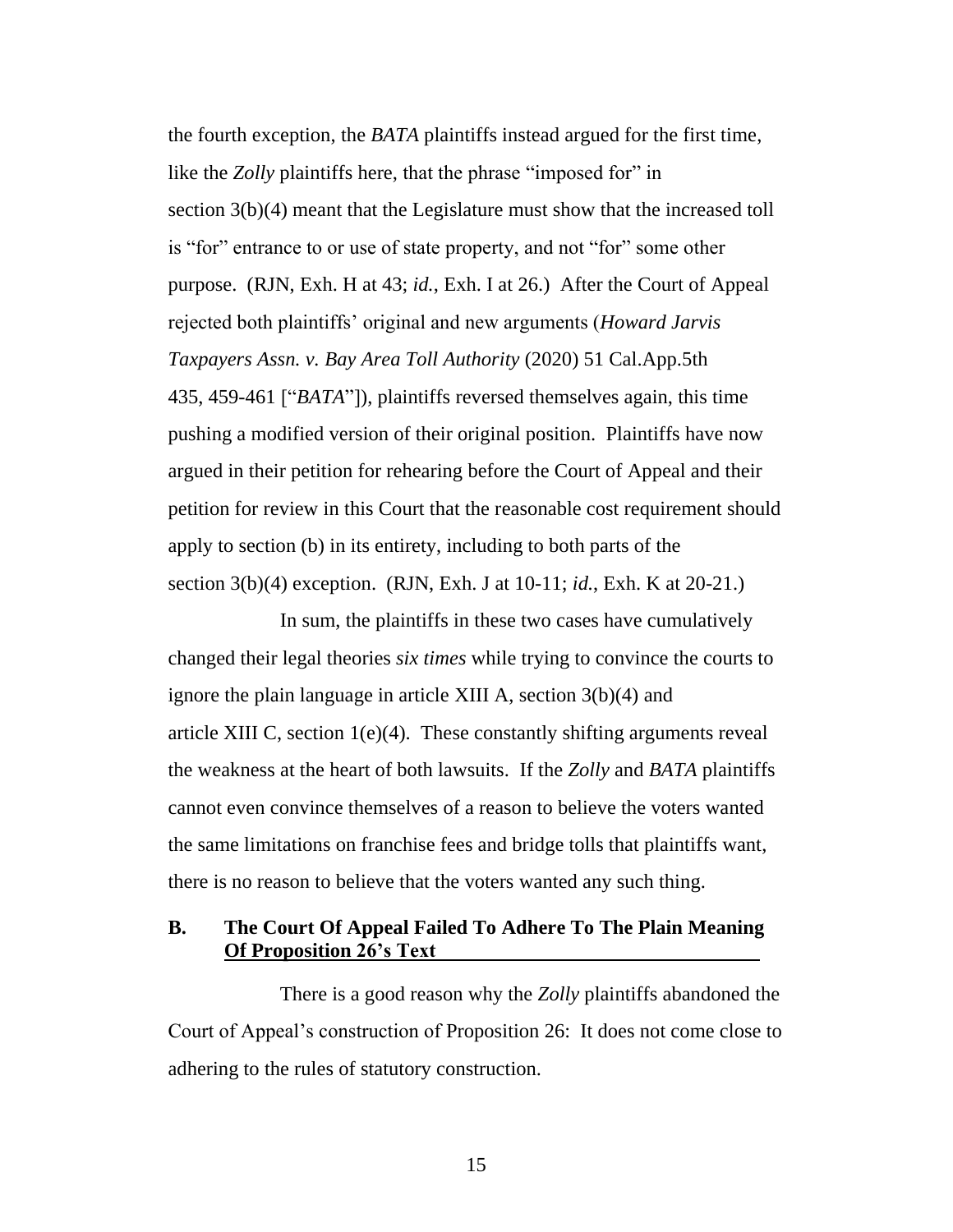The first – and often only – step in interpreting the Constitution is to ascertain voter intent by focusing on the plain meaning of the statute. "To determine that intent, [courts] 'look first to the language of the constitutional text, giving the words their ordinary meaning. If the language is clear, there is no need for construction." (*Prof. Engineers in Cal. Government v. Kempton* (2007) 40 Cal.4th 1016,1037, quoting *Thompson v. Dept. of Corrections* (2001) 25 Cal.4th 117, 122, citations omitted.)

Such is the case here. The first three exceptions to article XIII C's definition of "tax" include language limiting the charge to its "reasonable costs" or "reasonable regulatory costs." (Cal. Const., art. XIII C,  $\S$  1, subd. (e), paras. (1)-(3).) The last four exceptions do not. (*Id*., § 1, subd. (e), paras. (4)-(7).) As the *BATA* court concluded when interpreting nearly identical language in section 3 of article XIII A, "[t]he absence of 'reasonable cost' language in the latter exceptions, when it is present in the first three, strongly suggests the limitation does not apply where it is not stated." (*BATA*, *supra*, 51 Cal.App.5th at pp. 459-460.) Moreover, as the *BATA* court further concluded, reading the burden of proof requirement at the end of the provision as applicable to all of the exceptions "would render the express reasonableness language in the first three exceptions surplusage. '"A construction making some words surplusage is to be avoided."' (*Id.* at 460, quoting *McCarther v. Pacific Telesis Group* (2010) 48 Cal.4th 104, 110 and *Dyna-Med, Inc. v. Fair Employment & Housing Com.* (1987) 43 Cal.3d 1379, 1387.) Even the *Zolly* plaintiffs now agree, declaring "that the reasonable-cost burden of proof applies only to the first three exceptions." (AB at 34.)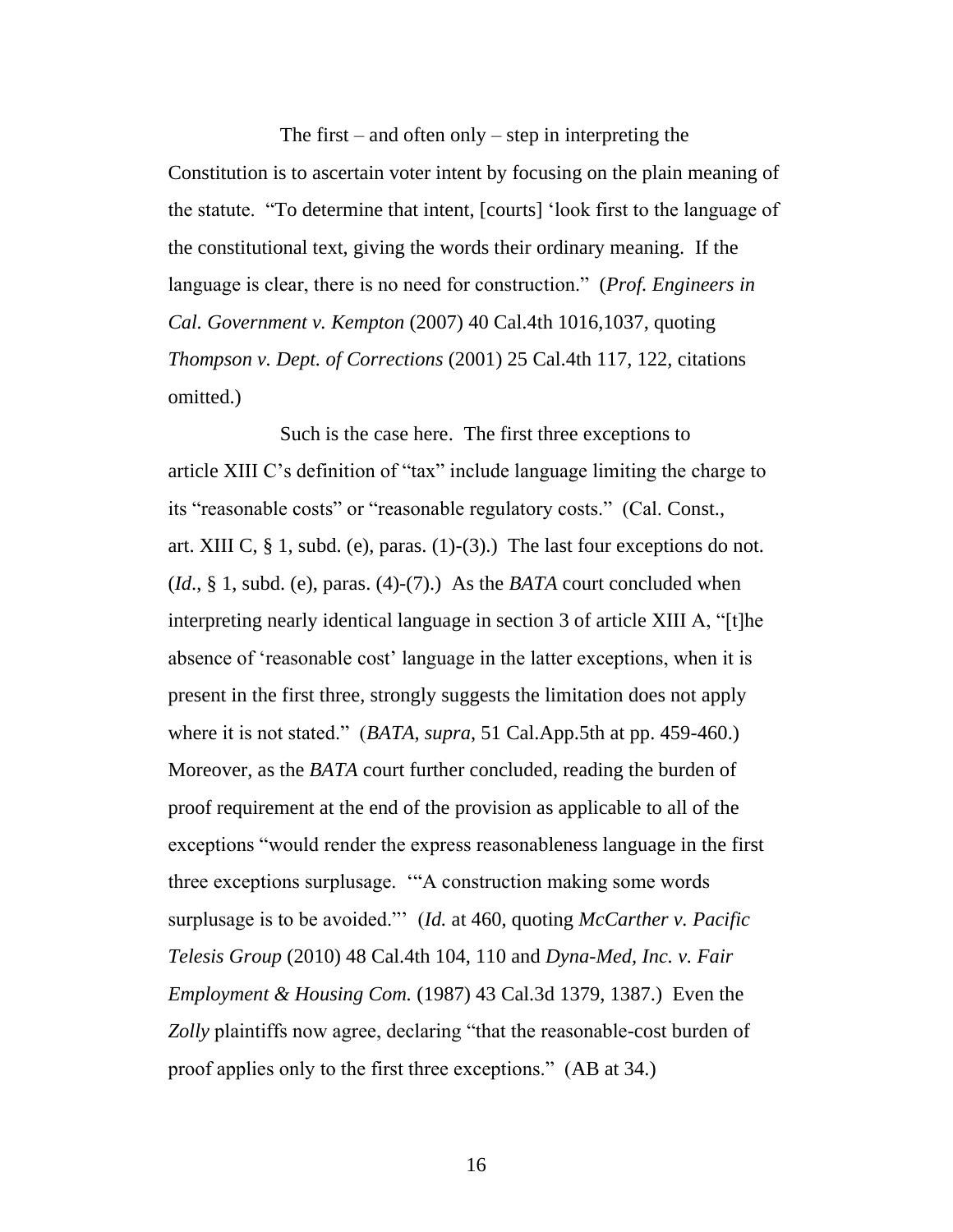Nevertheless, the *Zolly* court reached a different conclusion. It found subdivision (e) ambiguous because its burden of proof provision "is silent as to whether this [reasonable cost] requirement applies to all seven exemptions, or only to the first three exemptions that explicitly include a reasonableness requirement." (*Zolly*, *supra*, 47 Cal.App.5th at p. 87.)

The court stumbled because it failed to take into account indicia of intent that are far from "silent." The drafters clearly signaled that the reasonable cost requirement applies to some exceptions but not others by expressly including the requirement in some exceptions but not others. And while it is true that the burden of proof language at the end of subdivision (e) reiterates the reasonable cost requirement without reiterating that this requirement applies only to the first three exceptions, that should be no cause for confusion.

The provision begins by declaring that "[t]he local government bears the burden of proving" certain facts, thus announcing in its introductory clause that it sets forth burden of proof requirements to help courts apply the exceptions. The issue of which party should bear the burden of proof was an important issue because this Court has held that prior to Proposition 26, the burden of proving that a fee was invalid remained with the plaintiff, even though the burden of production might shift to the government once the plaintiff had made a prima facie showing of invalidity.<sup>5</sup> Proposition 26 shifted that burden to the government. (*Templo v. State of Cal.* (2018) 24 Cal.App.5th 730, 738.) Nothing in the

<sup>5</sup> *California Farm Bur. Federation v. State Water Resources Control Bd.*  (2011) 51 Cal.4th 421, 436.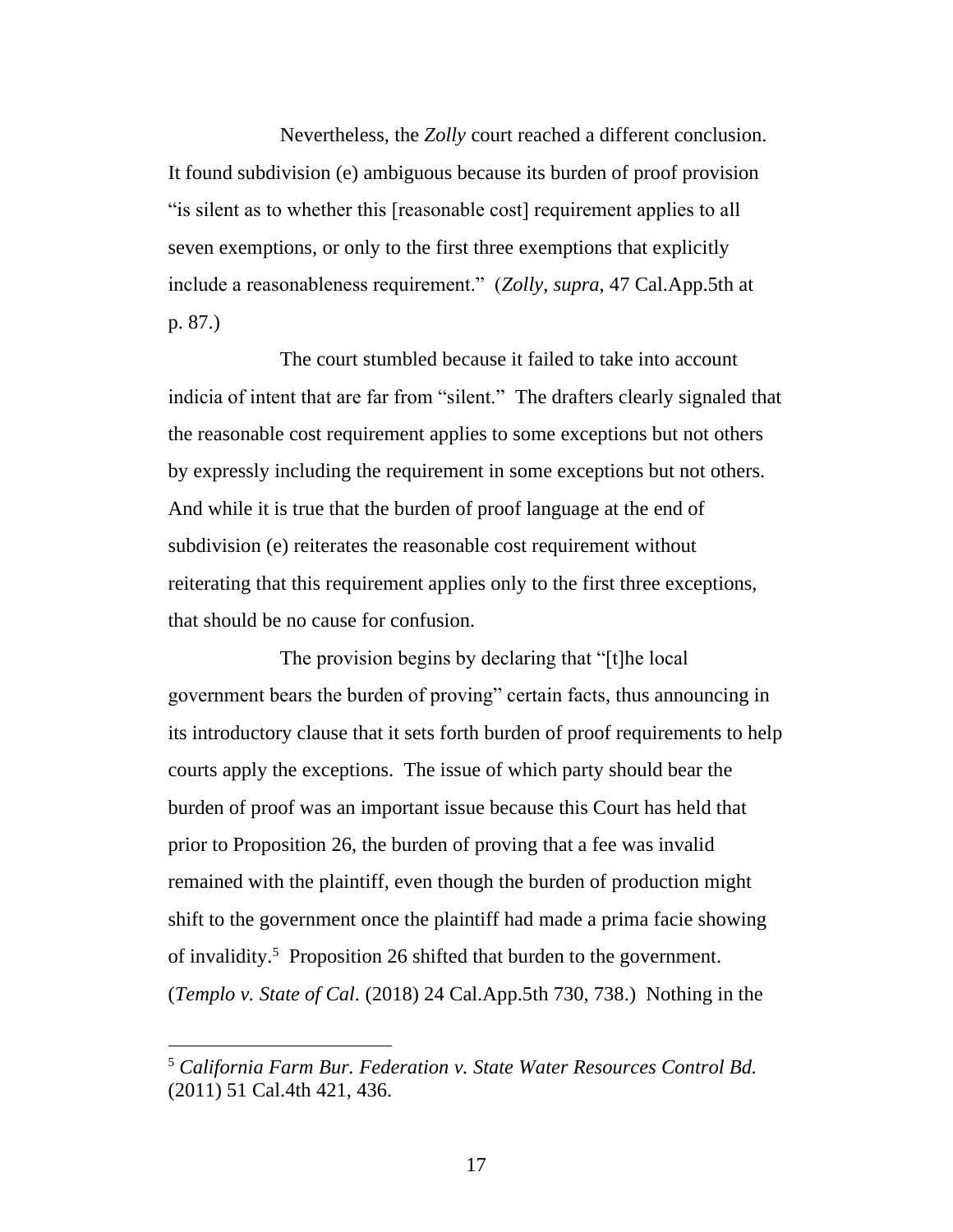text suggests the provision was also intended to announce substantive requirements. To the contrary, as noted above, if the provision were read to impose substantive requirements on each of the exceptions, it would make the "reasonable costs" language in the first three exceptions surplusage. (*McCarther v. Pacific Telesis Group*, *supra*, 48 Cal.4th at p. 115.)

Having erred in finding subdivision (e) ambiguous, the *Zolly* court proceeded to err in its efforts to resolve that perceived ambiguity. The court began with the uncontroversial fact that the voters who approved Proposition 26 wanted to expand the definition of "tax" and close loopholes. But it then leapt to the conclusion that this ambiguity must necessarily be resolved in favor of that goal. (*Zolly*, *supra*, 47 Cal.App.5th at pp. 87-88.)

There are various problems with this approach, many of which Oakland has already addressed. (OB at 34-39; Respondent City of Oakland's Reply Brief on the Merits at 24-28.) Additionally, by focusing exclusively on the voters' desire to expand the definition of tax, the *Zolly* court ignored the fact that Proposition 26, like most ballot measures, sought to advance its primary goal while simultaneously balancing other policy priorities. Specifically, Proposition 26 sought not only to clarify the meaning of "tax," but also to clarify which charges and fees are *not* taxes by setting forth seven exceptions from local taxes and five exceptions from state taxes. Indeed, the proponents of the measure emphasized this balanced approach in both of their arguments when they assured voters that "Prop. 26 protects legitimate fees . . . ." (Ballot Pamp., Gen. Elec. (Nov. 2, 2010) rebuttal to argument against Prop. 26, p. 61, argument in favor of Prop. 26, p. 60.) Yet the *Zolly* court's opinion never addresses whether the decision to include the fourth exception signaled that voters' intended to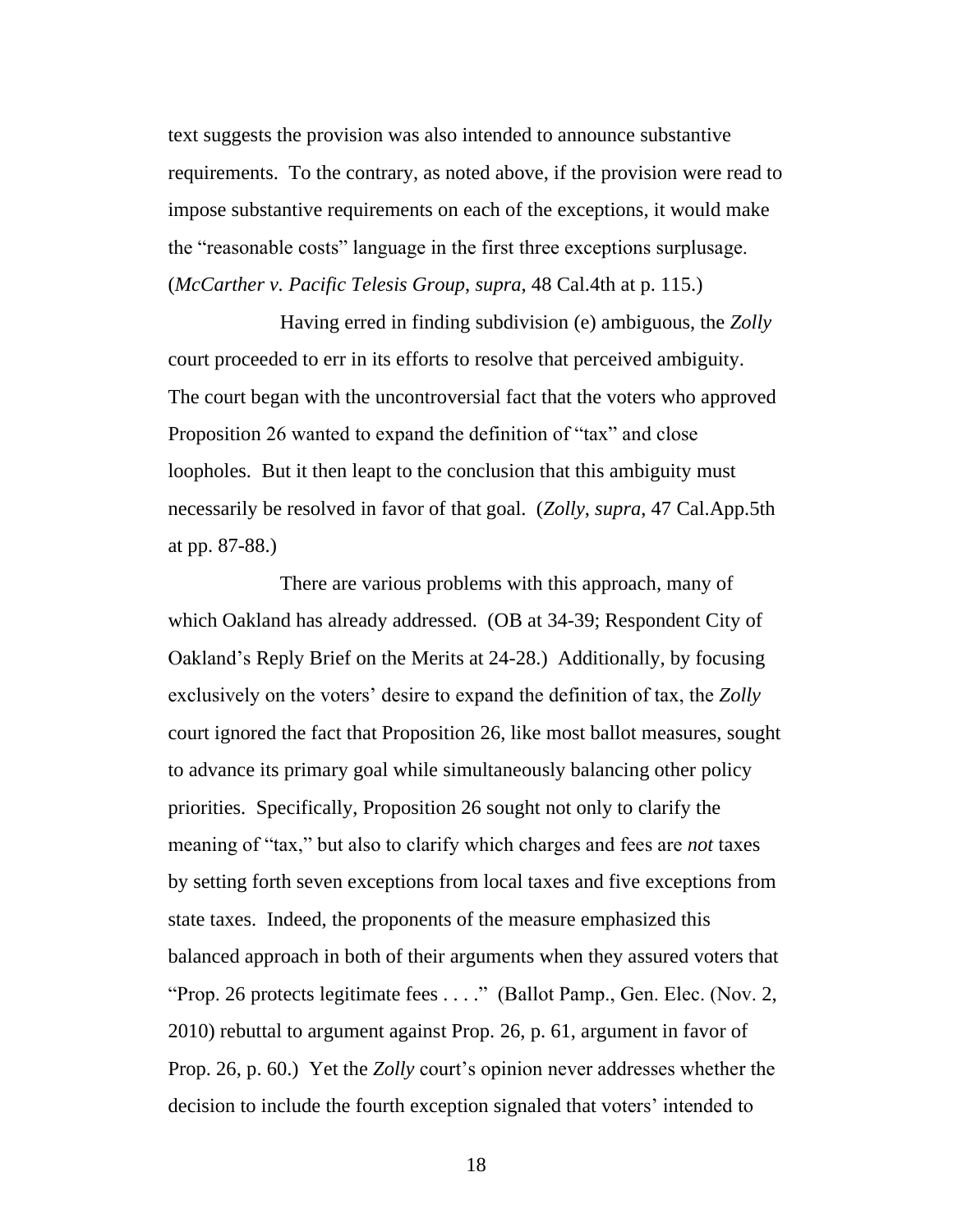*refrain* from closing "loopholes" around charges like franchise fees and bridge tolls. After all, that is exactly what the text indicates, given that the exception is drafted in absolute terms without any caveats.

#### **C. Plaintiffs' New Construction Is Equally Flawed**

Plaintiffs struggle mightily to defend the result below with different reasoning than that of the Court of Appeal. They do not succeed.

As a threshold matter, plaintiffs inadvertently signal the weakness of their approach through the structure of their brief. Although the case law is clear that constitutional interpretation must necessarily begin with the text of the provision at issue,<sup>6</sup> plaintiffs do not even try to relate the text of subdivision (e) to their new theory until halfway through their argument.<sup>7</sup> They instead dedicate much of the first half of that argument to a case that construed constitutional provisions that pre-date Proposition 26 – *Jacks*, *supra*, 3 Cal.5th 248 – and the treatment of franchise fees before Proposition 26. (AB at 23-27, 29-31.) Along the way, they even concede that the plain meaning of the fourth exception is more supportive of Oakland's position than their own. (*Id.* at 29.)

Oakland has already articulated many of the problems with plaintiffs' approach, and the Legislature does not repeat those points here. Oakland understandably focused on why subdivision (e) does not require courts to determine whether a franchise fee exceeds the reasonable value of

<sup>6</sup> *Prof. Engineers in Cal. Government v. Kempton*, *supra*, 40 Cal.4th at p. 1037.

 $<sup>7</sup>$  AB at 33. Plaintiffs begin the merits of their argument on page 22 of their</sup> Answer Brief and focus on the scope of the limitations on franchise fees through page 44.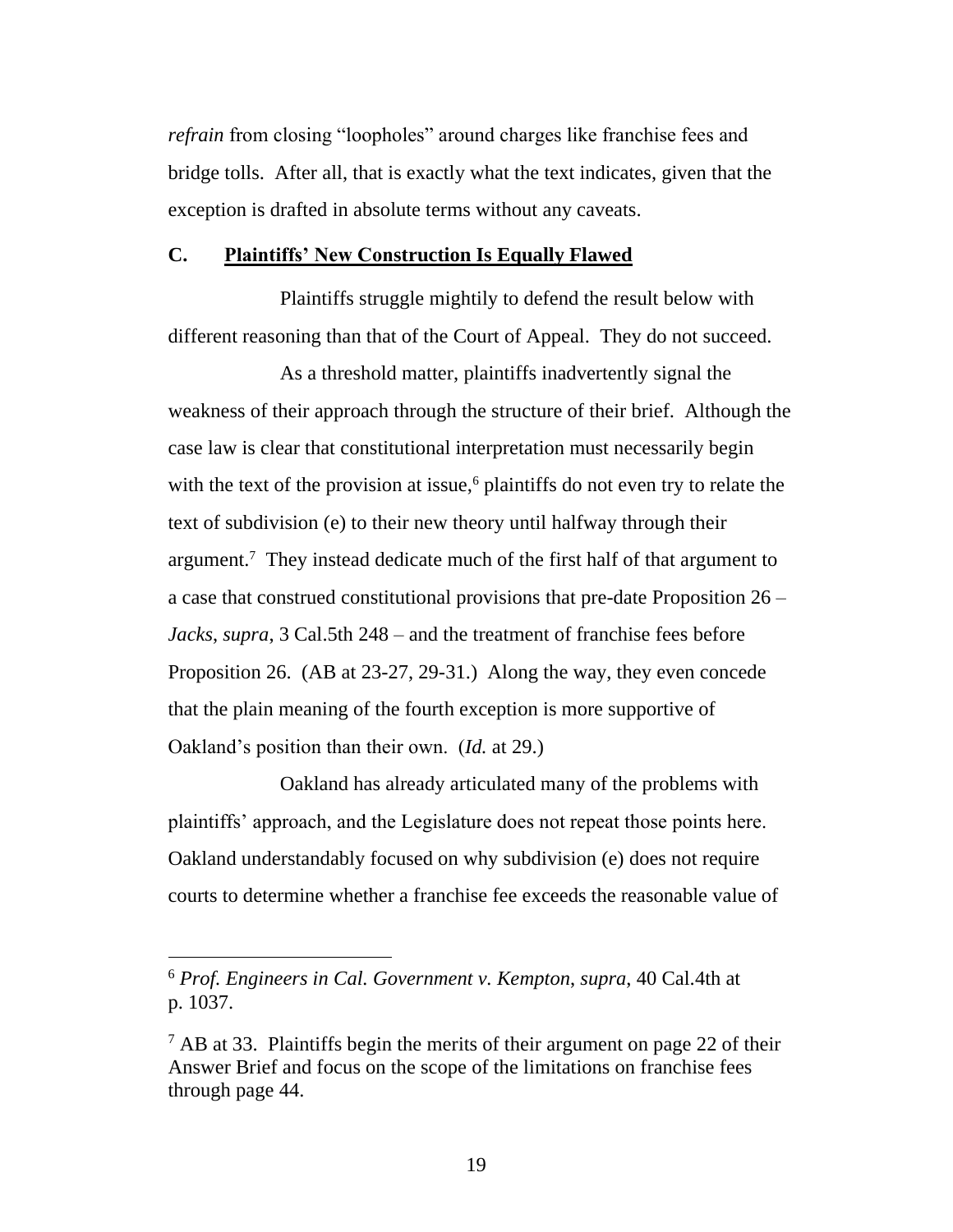the franchise. The flaws in plaintiffs' argument, however, are even more pronounced when applied to other charges encompassed by the fourth exception, as it exists in both article XIII A and article XIII C. After all, the word "for" in that exception modifies the first part of the exception (for entrance to or use of government property) as well as the second part (the purchase, rental, or lease of government property). That means that if the voters had truly wanted to restrict franchise fees to the reasonable value of the franchise (they did not), they also wanted to restrict bridge tolls to the reasonable value of a drive across the bridge in question.

Such a requirement makes no sense in the context of a bridge toll. What is the value, for example, of driving across the Bay Bridge? The value almost certainly differs from one car to the next, since the drive presumably would be more valuable for the car containing three commuters relying on the bridge to get them to work, than for a single driver heading into the City to visit a friend. Is the drive more valuable if it takes less time since that is a more pleasant experience for the driver, or is it more valuable if it takes more time since that indicates the bridge is in greater demand? Similar questions arise with other charges that fall within the fourth exception. For example, does the value of the use of a park differ for a picnicker, a dogwalker, and a mountain biker? And how does the government determine, and then prove, any of these values? It is unlikely that voters wanted Proposition 26 to mandate that bridge tolls and park entry fees correlate with something that is impossible to quantify. (See *Pineda v. Williams-Sonoma Stores, Inc*. (2011) 51 Cal.4th 524, 533 [a statute should be construed to "avoid anomalous or absurd results," citation omitted].)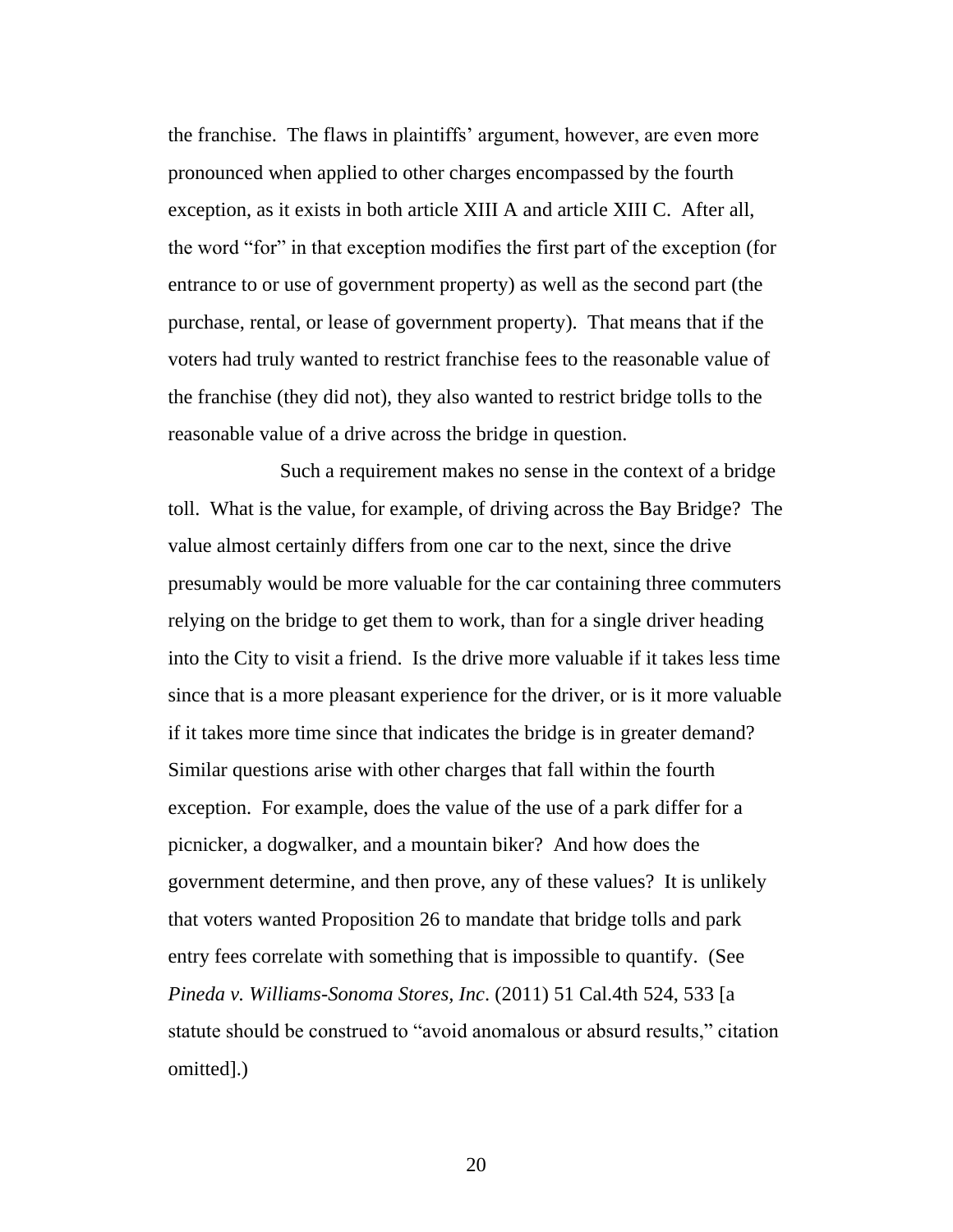Plaintiffs also argue that the fourth exception must be construed to contain the limitation they want because all of the other exceptions in article XIII C, section 1(e) contain limitations. According to plaintiffs, the first three exceptions are limited by article XIII C's reasonable costs requirement while the last three exceptions are limited by other legal doctrines, like the constitutional prohibition on excessive fines, which would apply to the fines and penalties in the fifth exception. (AB 31-32.) Thus, plaintiffs argue, the fourth exception must contain some kind of limitation too, because under the canon of statutory construction *noscitur a sociis*, "courts may conclude that [voters] would not intend one subsection of a subdivision of a [provision] to operate in a manner markedly dissimilar from other provisions in the same list or subdivision." (*Id*. at 32, internal quotations and citation omitted.)

The argument does not help plaintiffs. If it were true, as plaintiffs suggest, that each exception was intended to operate in a manner that is markedly *similar* to each of the other exceptions, then the last four exceptions would have been drafted to include the same "reasonable costs" limitation as the first three exceptions. The fact that they were drafted with different language signals a different intent. (*Western States Newspapers, Inc. v. Gehringer* (1962) 203 Cal.App.2d 793, 799-800.)

Moreover, plaintiffs seem to forget that they are ultimately arguing that the exceptions should operate *differently*. Although they claim all seven exceptions must include limitations, plaintiffs have cobbled together different limitations for various exceptions: a reasonable costs limitation for the first three exceptions; an "imposed for" limitation for the fourth exception; and limitations that fines, charges and assessments must be "proportional" to the offense (fifth exception), "to the projected impact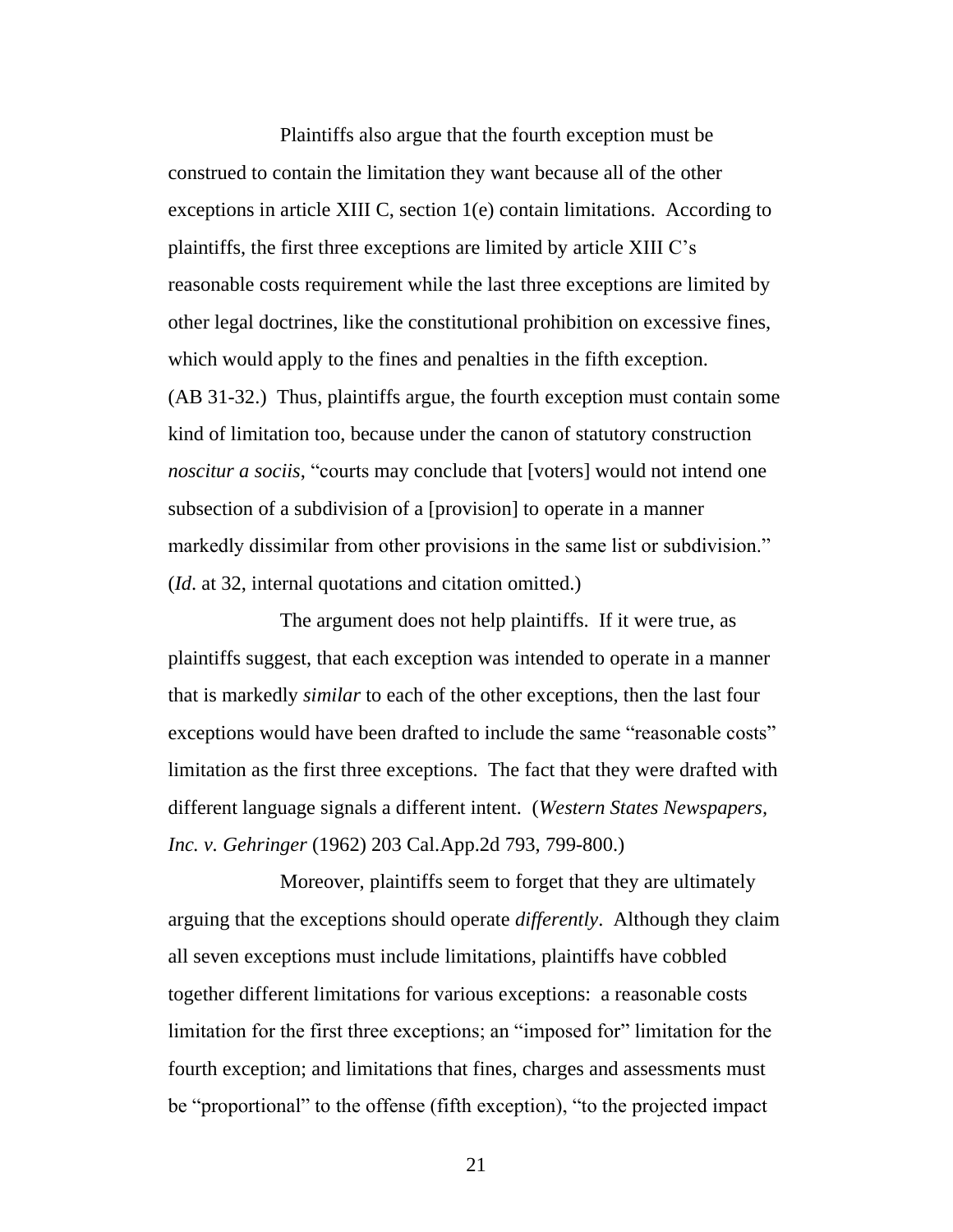of the proposed development" (sixth exception), or to the cost or benefit associated with each parcel (seventh exception). (AB 31-32.) Given these differences, the canon of construction plaintiffs cite does more to undermine than support their own interpretation.

Finally, plaintiffs insert a policy argument into their brief. They suggest that if Proposition 26's supermajority vote requirement is not applied to limit charges that fit within the fourth exception, the Constitution will be left with a "limitless" loophole that politicians could exploit with "exorbitant franchise fees" and "hidden taxes." (AB at 9, 24, 30-31, 49.) Yet the supermajority requirement is only one of several checks and balances that exist for voters who want to limit the charges their elected officials adopt.

If a city council approves an "exorbitant" franchise fee that is passed on to local ratepayers, the electorate could vote out the responsible councilmembers, while electing new members who favor lower fees. It could also initiate a recall against councilmembers who approved the fee. (Cal. Const., art. II, § 19.) The electorate could pass an initiative to address any resulting rate increases, or refer the ordinance, thereby staying it from going into effect until a vote of the people had occurred. (Cal. Const., art. II, § 11.) Indeed, plaintiffs illustrated this very point when they noted that Waste Management of Alameda County, one of the franchisees at issue here, "began collecting signatures for a ballot referendum that asked city voters to invalidate the ordinances awarding the franchise contracts to" the other franchisee at issue here. (AB at 13, quoting 2 JA 280:18-20.)

Consequently, the suggestion that Proposition 26's two-thirds vote requirement is the only mechanism available to stop local governments from adopting excessive fees or charges is simply not credible. The voters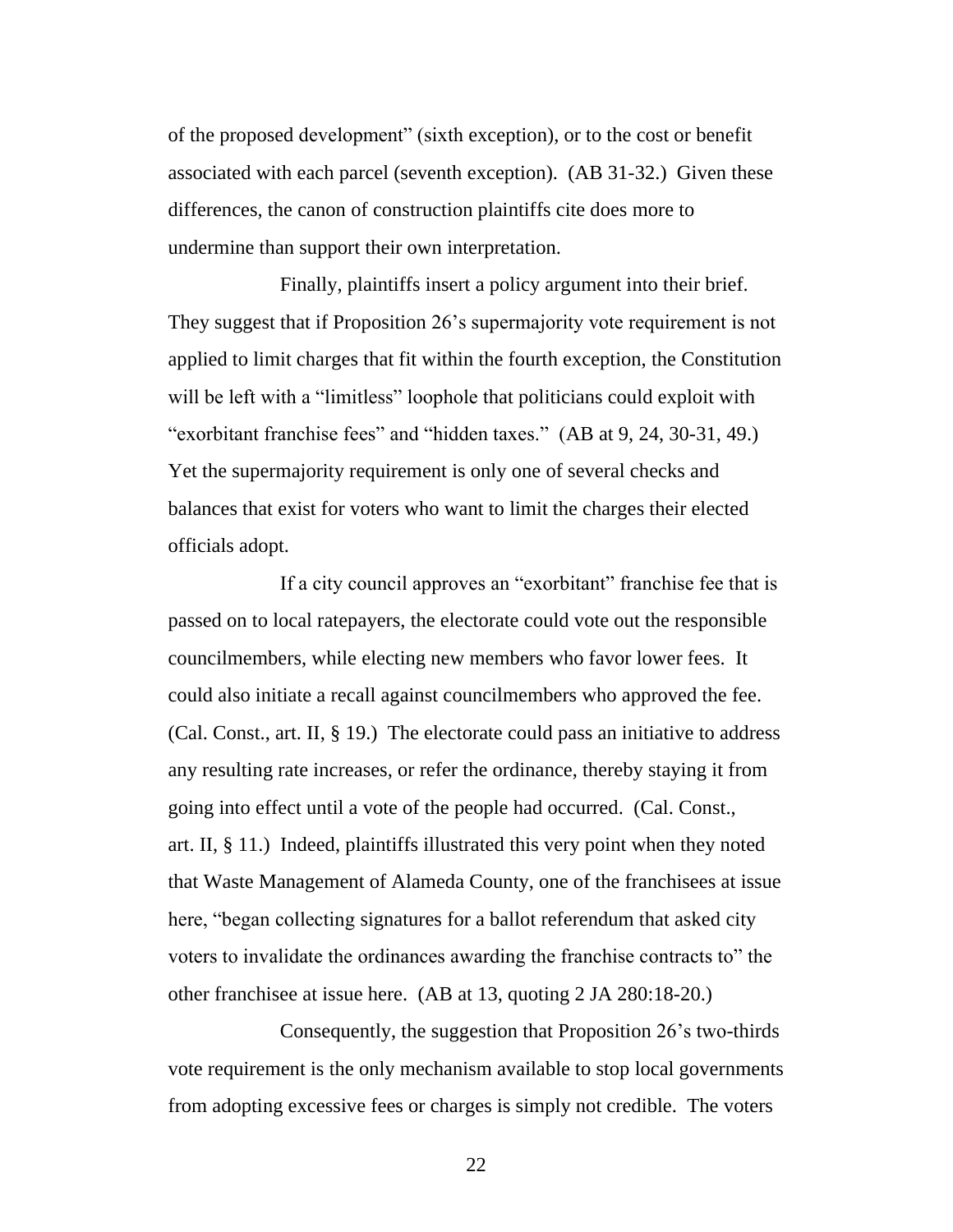understood their power when they approved Proposition 26. (*Prof. Engineers in Cal. Government v. Kempton*, *supra*, 40 Cal.4th at p. 1048 ["The voters are presumed to have been aware of existing laws at the time the initiative was enacted."].) There is therefore no basis to assume they would have objected to Proposition 26's unqualified exceptions for charges like bridge tolls and franchise fees.

## **D. Summary Of Plain Text Analysis**

To summarize, Oakland and the Legislature both contend that subdivision (e) of article XIII C and section 3 of article XIII A mean what they say. The *BATA* court agrees.

Contrast this simple, straightforward construction with plaintiffs' current approach, *i.e.*, their third theory in this case. Although plaintiffs concede that the plain language favors Oakland's interpretation (AB at 29, 34), they ask this Court to look past that language to the ballot pamphlet materials and decide the case based on the general anti-tax sentiments expressed therein. They insist the voters' intent with respect to Proposition 26 must be informed by this Court's ruling on the pass-through surcharge at issue in *Jacks*, *supra*, 3 Cal.5th 248, despite the fact that *Jacks* was decided not only seven years *after* the electorate cast their votes on Proposition 26, but dealt with a charge enacted prior to that. And they effectively urge this Court to ignore many of the canons of statutory construction, from the plain meaning rule, to the rule against interpretations that render statutory text surplusage, to the rule disfavoring absurd constructions.

It is therefore worth remembering what this Court has said in other contexts: "[t]he principle of Occam's razor – that the simplest of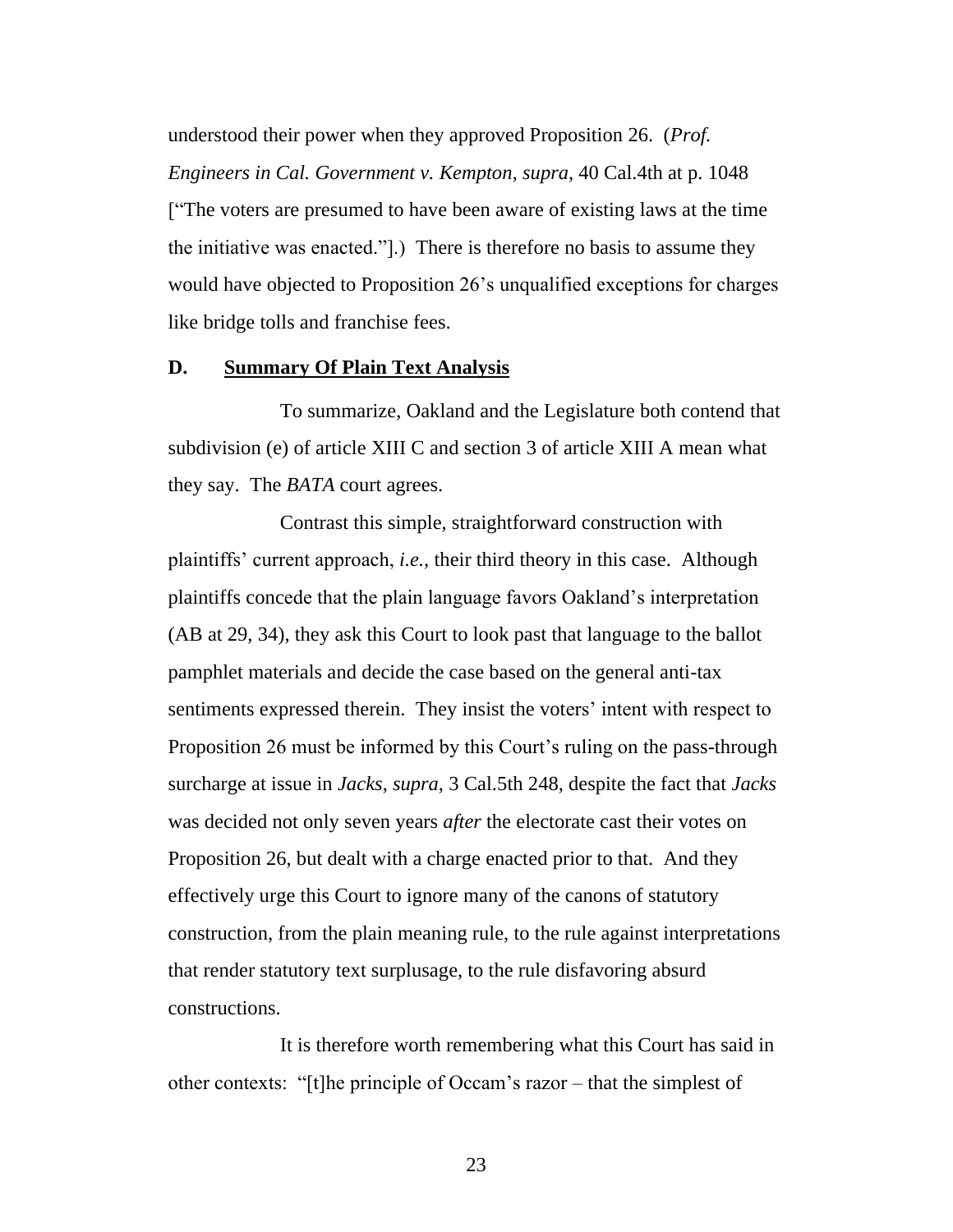competing theories should be preferred over more complex and subtle ones – is as valid juridically as it is scientifically." (*Brodie v. Workers' Comp. Appeals Bd.* (2007) 40 Cal.4th 1313, 1328, fn. 10, quoting *Swann v. Olivier* (1994) 22 Cal.App.4th 1324, 1329, citation omitted.) Oakland has offered a construction that adheres in every way to the plain text of the Constitution. Plaintiffs have offered only leaps of faith and logic.

#### **II.**

## **PLAINTIFFS' INTERPRETATION OF PROPOSITION 26 WOULD HAVE CONSEQUENCES THE VOTERS NEVER INTENDED**

As its text makes clear, Proposition 26 made two major changes to article XIII C and article XIII A. The first change was to provide that any new or increased government charge is a tax unless it meets one of several exceptions, in which case it is, by definition, not a tax. The second, as discussed above, was to shift the burden of proof from the plaintiffs to the government to prove that the charge is not a tax because it falls within one of the specified exceptions.

Although it has not received nearly as much attention in the case law as the first change, Proposition 26's shift in the burden of proof from the plaintiff to the defendant may turn out to be at least as important as the definitional change enacted by Proposition 26. As every first-year law student is taught, the allocation of the burden of proof can be and often is the deciding factor in the outcome of a case.

It is critical, therefore, that the measure be interpreted to reflect the will of the voters regarding just what it is that the government must prove. As this Court said in *Hodges v Superior Court* (1999)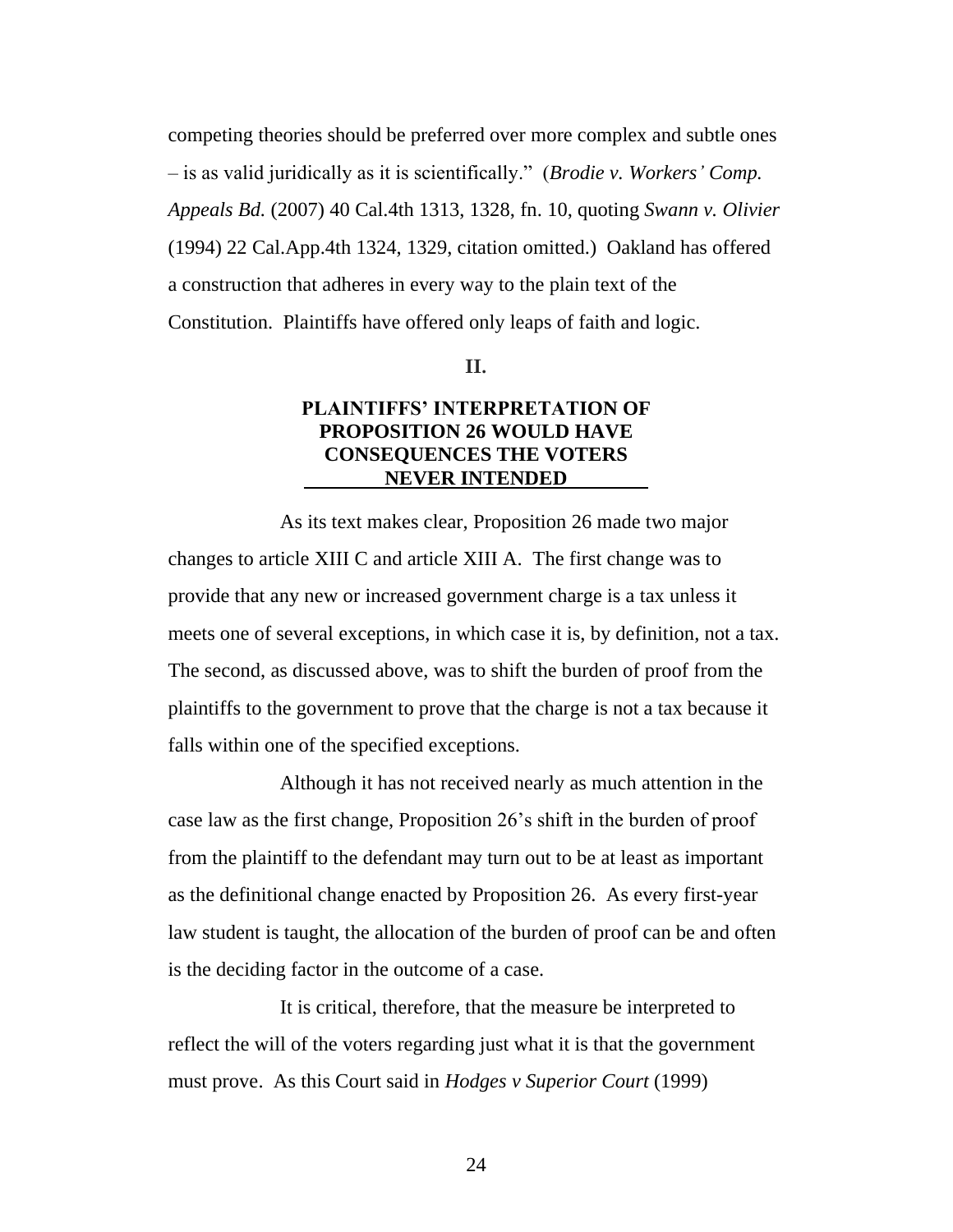21 Cal.4th 109, 114: "In the case of a voters' initiative statute . . . we may not properly interpret the measure in a way that the electorate did not contemplate: the voters should get what they enacted, not more and not less."

The question becomes then whether the voters would have wanted state and local government to bear the burden of proof to show that charges for the sale or use of public property satisfy some kind of reasonableness standard, whether it is that the charge reflects the reasonable value of the property or the reasonable cost of maintaining it. Even the *BATA* plaintiffs have admitted that it would be absurd to include a reasonable cost requirement for sale or lease of government property. (RJN, Exh. I at 26-27.) For their part, the *Zolly* plaintiffs have disavowed the Court of Appeal's application of such a requirement to franchise fees as well. (AB at 34.) Both sets of plaintiffs, however, insist that the state or local government must show that the fees at issue in their cases meet some kind of reasonableness standard based on what the fee is imposed "for."

In order to understand the ramifications of such a requirement, it is important to have a sense of how much real property is held and managed by governmental bodies in California. The amount of state-owned property alone is staggering. The Department of Parks and Recreation manages 280 state parks, totaling 1.5 million acres and over 340 miles of coastline, 970 miles of lake and river frontage, 15,000 campsites, and 4,500 miles of trails.<sup>8</sup> More than 75 million people

<sup>8</sup> Cal. Dept. of Parks and Rec., [<https://www.parks.ca.gov/?page\\_id=91>](https://www.parks.ca.gov/?page_id=91) (as of Feb. 24, 2021).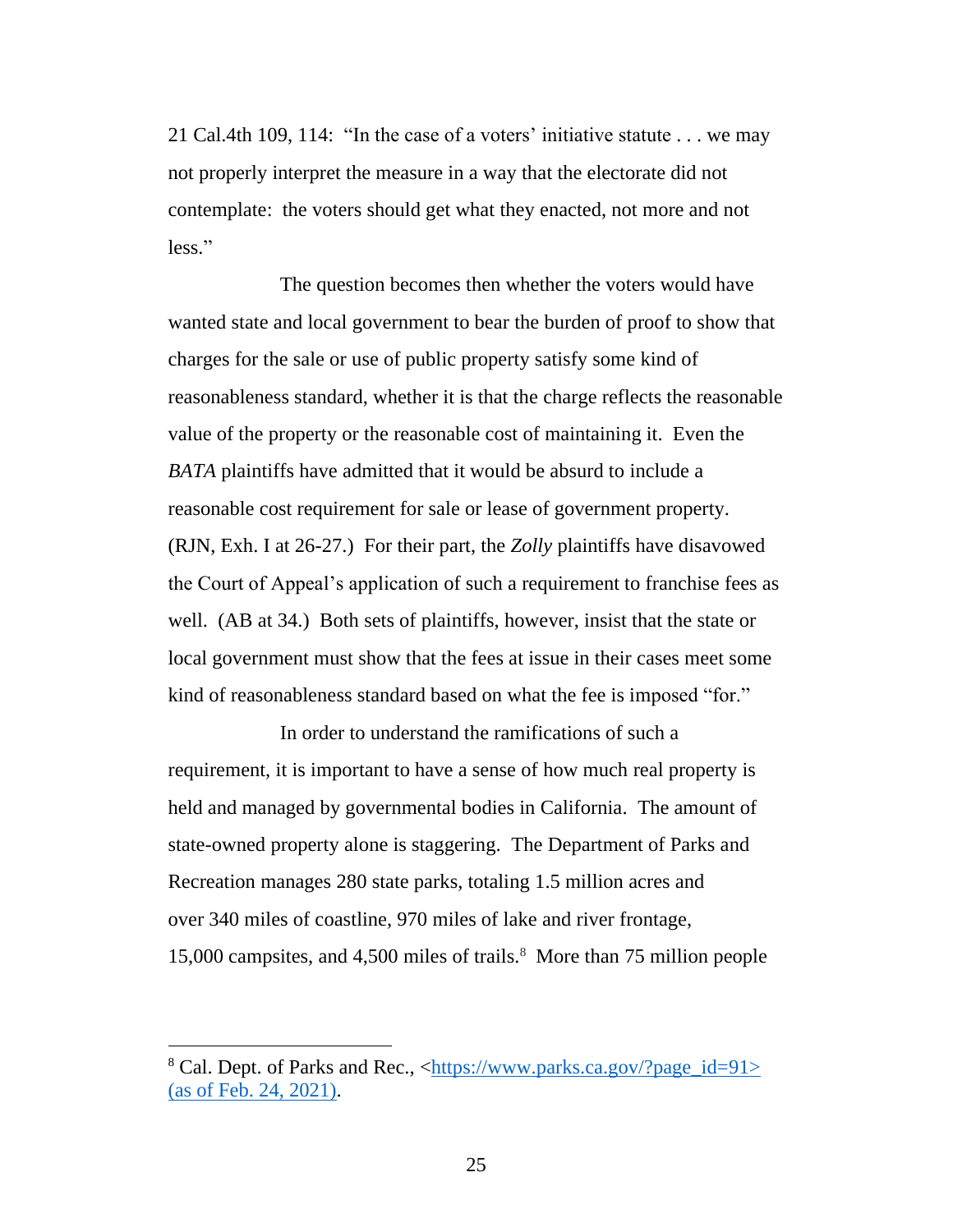visit the state parks every year (*id.*), and many of them pay fees for entrance to or use of state park property.<sup>9</sup>

In addition to our state parks, the State Lands Commission manages 4 million acres of tide and submerged lands and the beds of natural navigable rivers, streams, lakes, bays, estuaries, inlets, and straits.<sup>10</sup> According to its website, the State Lands Commission also monitors sovereign land granted in trust by the California Legislature to approximately 70 local jurisdictions that generally consist of prime waterfront lands and coastal waters. "The Commission protects and enhances these lands and natural resources by issuing leases for use or development, providing public access, [and] resolving boundaries between public and private lands." (*Ibid.*) The State and its local partners charge for the leases, of course, as well as for access to and use of port facilities up and down the coast. In addition to state parks and ports, the Department of Fish and Wildlife manages over 1.1 million acres of fish and wildlife habitat, for which it issues hunting and fishing licenses.<sup>11</sup>

Then there is the California Department of Transportation, known as CalTrans. The Department manages more than 50,000 miles of California's highway and freeway lanes, provides inter-city rail services

<sup>9</sup> See Cal. Dept. of Parks and Rec., [<https://www.parks.ca.gov/?page](https://www.parks.ca.gov/?page_id=737)  $_id=737$  (as of March 19, 2021).

<sup>&</sup>lt;sup>10</sup> Cal. State Lands Commission,  $\langle \frac{https://slc.ca.gov/about/\#:~:textext=}{$ [Established%20in%201938%2C%20the%20Commission,estuaries%2C%2](https://slc.ca.gov/about/#:~:text=Established%20in%201938%2C%20the%20Commission,estuaries%2C%20inlets%2C%20and%20straits) [0inlets%2C%20and%20straits>](https://slc.ca.gov/about/#:~:text=Established%20in%201938%2C%20the%20Commission,estuaries%2C%20inlets%2C%20and%20straits) (as of Feb. 24, 2021).

<sup>11</sup> See Cal. Dept. of Fish & Wildlife, [<https://wildlife.ca.gov/Licensing/](https://wildlife.ca.gov/Licensing/Fishing) [Fishing>](https://wildlife.ca.gov/Licensing/Fishing) (as of March 19, 2021); [<https://wildlife.ca.gov/](https://wildlife.ca.gov/Licensing/Hunting) [Licensing/Hunting>](https://wildlife.ca.gov/Licensing/Hunting) (as of March 19, 2021).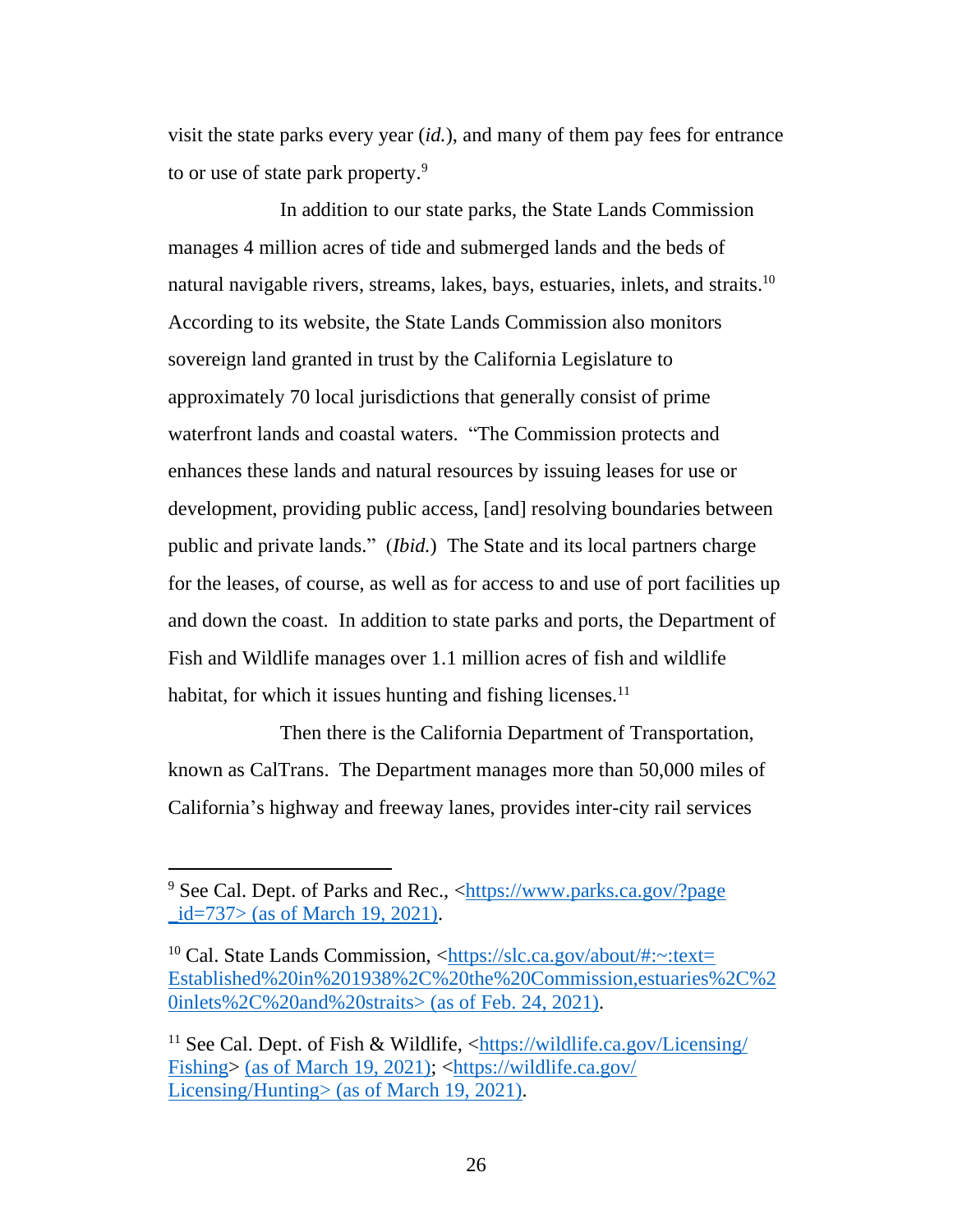and permits for more than 400 public-use airports and special-use hospital heliports.<sup>12</sup> Many of these activities include charges for use of the State's property, including not only the bridge tolls at issue in the *BATA* case but also toll roads and permit fees for things like use of oversize or overweight vehicles on state roads.<sup>13</sup>

The Department of General Services also manages over 24 million square feet of space in state owned or managed facilities.<sup>14</sup> Although most of this space is used for state purposes, its Asset Management Branch is responsible for managing and disposing of surplus real property, which includes leasing and selling state real estate to others, including private parties.<sup>15</sup> Under Government Code section 11011, unless otherwise specified by law, money from the sale of surplus real property is to be used to repay bonds approved by the voters in 2004, and once the bonds are repaid, it is to go into the State's Special Fund for Economic Uncertainties. It is not used "for" state real property in the sense that either set of plaintiffs argue is required by Proposition 26.

This description gives some sense of the State's real property interests that would be affected by plaintiffs' interpretation of

<sup>&</sup>lt;sup>12</sup> Cal. Dept. of Transportation,  $\langle \frac{https://dot.ca.gov/about-caltrans> (as of$ March 19, 2021).

<sup>&</sup>lt;sup>13</sup> *Id.* at [<https://dot.ca.gov/programs/traffic-operations/legal-truck](https://dot.ca.gov/programs/traffic-operations/legal-truck-access/tolls)[access/tolls>](https://dot.ca.gov/programs/traffic-operations/legal-truck-access/tolls) (as of March 19, 2021); [<https://dot.ca.gov/programs/traffic](https://dot.ca.gov/programs/traffic-operations/transportation-permits)[operations/transportation-permits>](https://dot.ca.gov/programs/traffic-operations/transportation-permits) (as of March 19, 2021).

<sup>&</sup>lt;sup>14</sup> Cal. Dept. of General Services, [<https://www.dgs.ca.gov/RESD/About>](https://www.dgs.ca.gov/RESD/About) (as of Feb. 24, 2021).

<sup>15</sup> *Id.*, *<*[https://www.dgs.ca.gov/RESD/About/Asset-Management-Branch>](https://www.dgs.ca.gov/RESD/About/Asset-Management-Branch) (as of Feb. 24, 2021).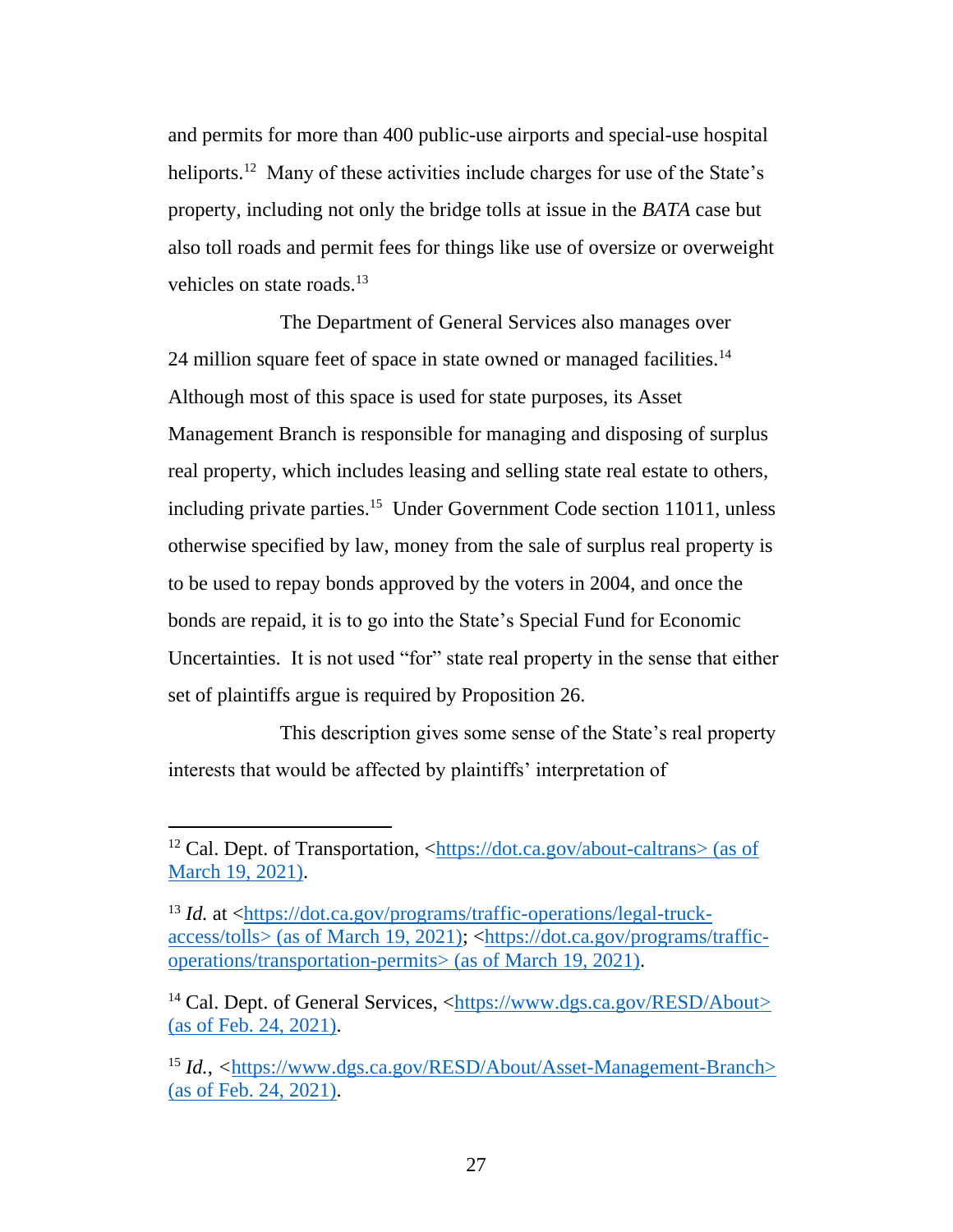Proposition 26. Local cities and counties, of course, operate zoos and parks and museums and golf courses as well, and they too sell and lease public property. It simply makes no sense to suggest that the City of Oakland would bear the burden of proving that an increase in the cost of admission to its zoo reflects the reasonable cost or the reasonable value of that ticket.<sup>16</sup> The voters would not have wanted that, and plaintiffs cannot come up with a coherent theory that would prevent it if they were to prevail in this case.

## **CONCLUSION**

The Court of Appeal's decision should be reversed. Similarly, the Petition for Review in the related *BATA* case should be dismissed because reversal in this case will resolve any purported conflict between the two decisions below.

Dated: March 22, 2021 Respectfully submitted,

OLSON REMCHO, LLP

By: /S/ Robin B. Johansen Attorneys for Proposed Amicus Curiae Legislature of the State of California

<sup>&</sup>lt;sup>16</sup> See City of Oakland, [<https://www.oaklandzoo.org/admission#](https://www.oaklandzoo.org/admission#Admission-Fees) [Admission-Fees>](https://www.oaklandzoo.org/admission#Admission-Fees) (as of March 19, 2021).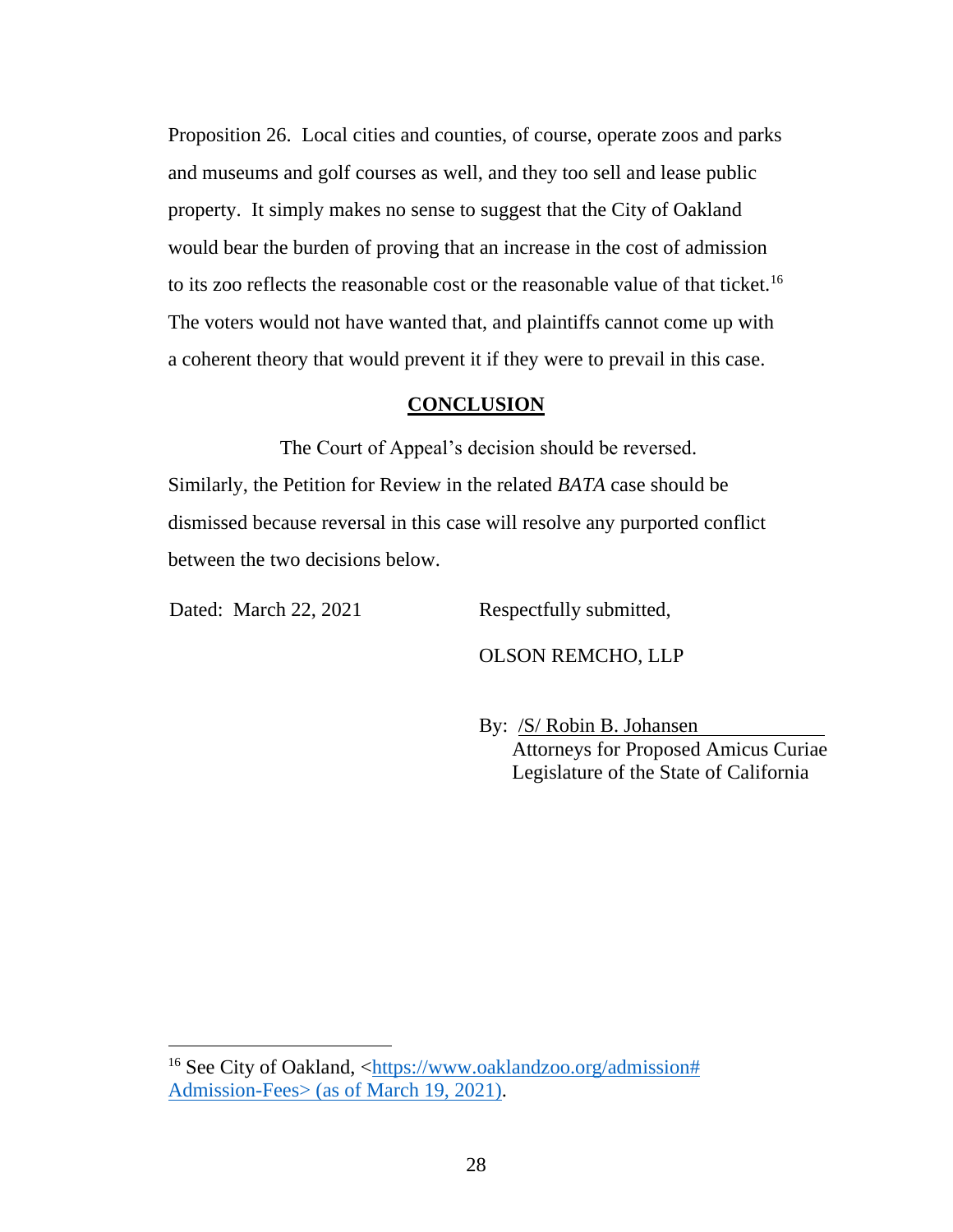## **BRIEF FORMAT CERTIFICATION PURSUANT TO RULE 8.204 OF THE CALIFORNIA RULES OF COURT**

Pursuant to Rule 8.204 of the California Rules of Court, I certify that the [Proposed] Amicus Brief is proportionately spaced, has a typeface of 13 points or more and contains 5,481 words as counted by the Microsoft Word 365 word processing program used to generate the brief. Dated: March 22, 2021

Salia.

Robin B. Johansen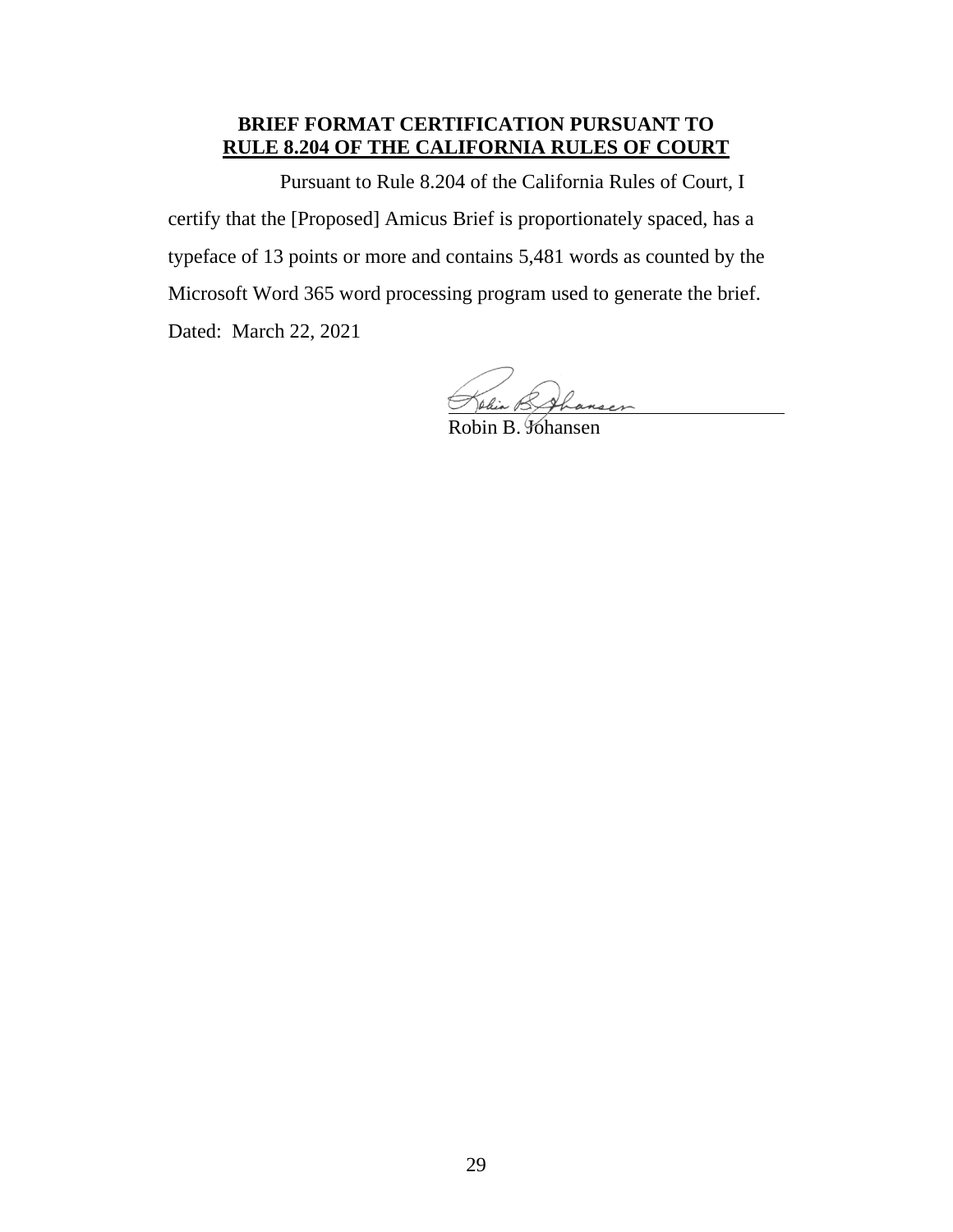#### **PROOF OF SERVICE**

I, the undersigned, declare under penalty of perjury that:

I am a citizen of the United States, over the age of 18, and not

a party to the within cause of action. My business address is 1901 Harrison

Street, Suite 1550, Oakland, CA 94612.

On March 22, 2021, I served a true copy of the following

document(s):

## **Application Of The Legislature Of The State Of California To File Amicus Curiae Brief In Support Of Respondent City Of Oakland; Proposed Amicus Curiae Brief**

on the following party(ies) in said action:

Andrew M. Zacks Zacks Freedman & Patterson, PC 235 Montgomery Street, Suite 400 San Francisco, CA 94104 Phone: (415) 956-8100 Email: az@zfplaw.com

Paul J. Katz Katz Appellate Law PC 484 Lake Park Avenue, Suite 603 Oakland, CA 94610 Phone: (510) 920-0543 Email: paul@katzappellatelaw.com

Cedric C. Chao Chao ADR, PC One Market Street Spear Tower, 36th Floor San Francisco, CA 94105 Phone: (415) 293-8088 Email: cedric.chao@chao-adr.com *Attorneys for Plaintiffs-Appellants Robert Zolly, Ray McFadden, and Stephen Clayton*

*Attorneys for Plaintiffs-Appellants Robert Zolly, Ray McFadden, and Stephen Clayton*

*Attorneys for Defendant-Respondent City of Oakland*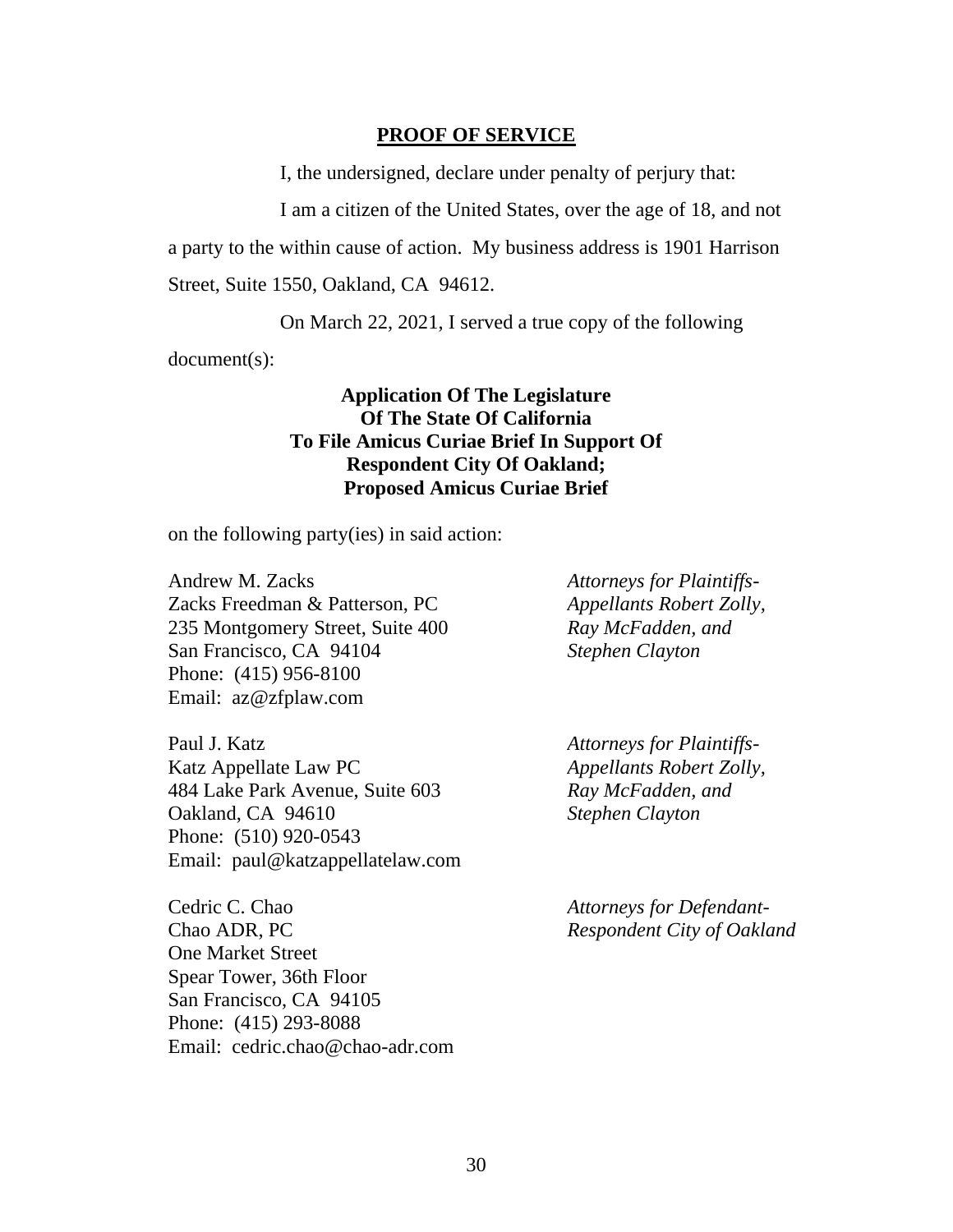Tamara Lee Shepard DLA Piper LLP 33 Arch Street, 26th Floor Boston, MA 02110 Phone: (617) 406-6012 Email: tamara.shepard@dlapiper.com

Stanley J. Panikowski Jeanette E. Barzelay DLA Piper LLP 555 Mission Street, 24th Floor San Francisco, CA 94105 Phone: (415) 836-2500 Email: stanley.panikowski@us.dlapiper.com jeanette.barzelay@us.dlapiper.com

Barbara J. Parker, City Attorney Doryanna Moreno Maria S. Bee Celso D. Ortiz

- Zoe M. Savitsky
- 
- Oakland City Attorney's Office
- City Hall, 6th Floor
- One Frank H. Ogawa Plaza
- Oakland, CA 94612
- Phone: (510) 238-3601
- Fax: (510) 238-6500
- Email: bparker@oaklandcityattorney.org dmoreno@oaklandcityattorney.org mbee@oaklandcityattorney.org cortiz@oaklandcityattorney.org zsavitsky@oaklandcityattorney.org

Court of Appeal First Appellate District 350 McAllister Street San Francisco, CA 94102 Email: 1DC-Div1-Clerks@jud.ca.gov *Attorneys for Defendant-Respondent City of Oakland*

*Attorneys for Defendant-Respondent City of Oakland*

*Attorneys for Defendant-Respondent City of Oakland*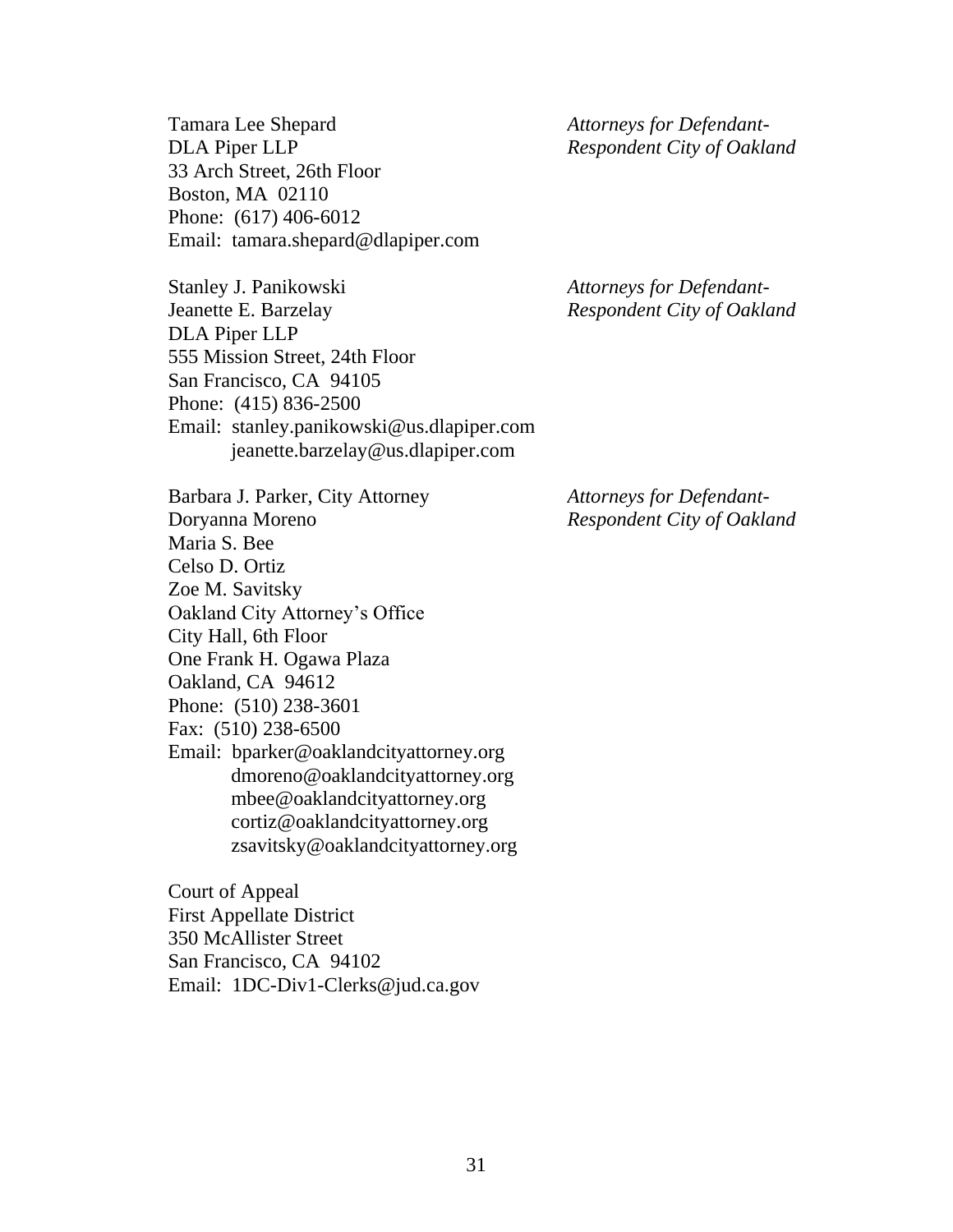Clerk to the Honorable Paul D. Herbert Alameda County Superior Court Administration Building 1221 Oak Street, Department 20 Oakland, CA 94612 Email: dept20@alameda.courts.ca.gov



**BY UNITED STATES MAIL:** By enclosing the document(s) in a sealed envelope or package addressed to the person(s) at the address above and



☐ depositing the sealed envelope with the United States Postal Service, with the postage fully prepaid.

☐ placing the envelope for collection and mailing, following our ordinary business practices. I am readily familiar with the business's practice for collecting and processing correspondence for mailing. On the same day that correspondence is placed for collection and mailing, it is deposited in the ordinary course of business with the United States Postal Service, located in Oakland, California, in a sealed envelope with postage fully prepaid.

**BY OVERNIGHT DELIVERY:** By enclosing the document(s) in an envelope or package provided by an overnight delivery carrier and addressed to the persons at the addresses listed. I placed the envelope or package for collection and overnight delivery at an office or a regularly utilized drop box of the overnight delivery carrier.

**BY MESSENGER SERVICE:** By placing the document(s) in an envelope or package addressed to the persons at the addresses listed and providing them to a professional messenger service for service.

**BY FACSIMILE TRANSMISSION:** By faxing the document(s) to the persons at the fax numbers listed based on an agreement of the parties to accept service by fax transmission. No error was reported by the fax machine used. A copy of the fax transmission is maintained in our files.

☒

**BY EMAIL TRANSMISSION:** By emailing the document(s) to the persons at the email addresses listed based on a court order or an agreement of the parties to accept service by email. No electronic message or other indication that the transmission was unsuccessful was received within a reasonable time after the transmission.